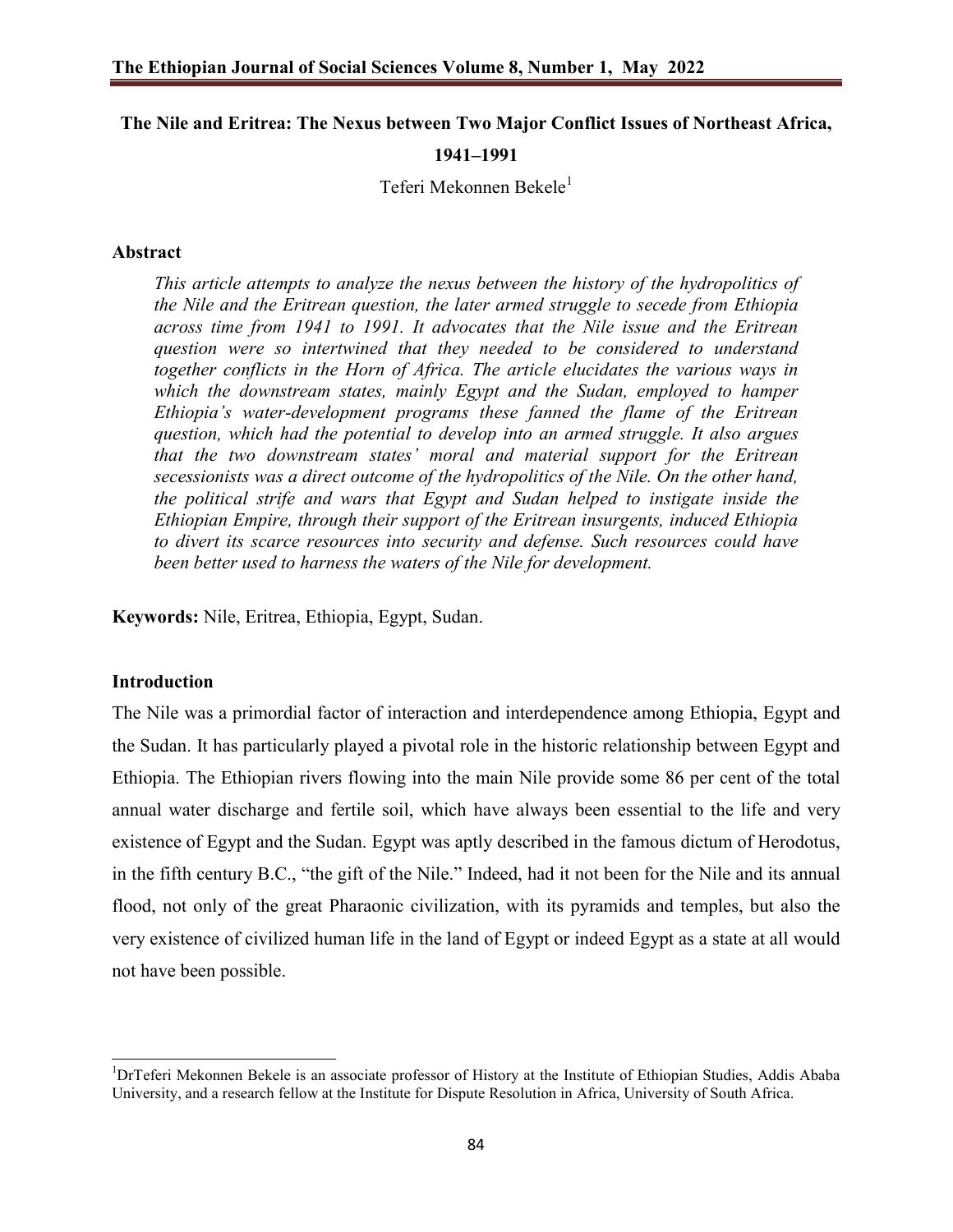Although the significance of the Nile waters issue has always been acknowledged in the context of the geopolitics and diplomacy of northeast Africa, the direct nexus of Nile–Eritrean issues has historically been perceived as being of less than primary importance. A growing body of research has examined the hydropolitics of the Nile and the armed struggle in Eritrea; however, few studies have actually analyzed how these two major issues of northeast Africa interact. A critical evaluation of the inception and consolidation of the Eritrean armed struggle through the support of Egypt and the Sudan, in particular, and other Arab countries, in general, reveals that the Nile factor was a significant factor.<sup>2</sup>

This article offers insight into how the Nile waters issue and the Eritrean question and later armed struggle to secede from Ethiopia were closely linked. It begins with a discussion of the dynamism of the Lake Tana Dam negotiations between Ethiopia, Egypt and Britain since 1941 in relation to Egypt's outright claim over Eritrea until 1950. The article also looks into the role of the hydropolitics of the Nile River in the 1950s and early 1960s behind the inception and consolidation of the armed struggle in Eritrea. It argues that particularly Egypt, which saw Ethiopia as a strategic threat to its national interests in the waters of the Nile, inspired the Eritrean secessionist struggle with the aim of incapacitating Ethiopia's ability to utilize the Nile waters. Other Arab countries and the Sudan, which formed a common cause with Egypt, also threw their weight behind Eritrea's armed struggle against the Ethiopian regimes of the emperor and the military from 1961 to 1991. Finally, the article provides some conclusions and points to a possible way forward. It reveals the paramount importance of the hydropolitics of the Nile in understanding the context in which the armed struggle in Eritrea was waged and its effects on the general security situation in the Horn of Africa.

<sup>&</sup>lt;sup>2</sup>Indeed, there were other geopolitical and strategic issues behind Egypt's involvement on the side of Eritrea but the purpose of this article is to show the link between the hydropolitics of the Nile and the Eritrean issue only. This article examines the role of the Nile waters issue in fanning the flame of the Eritrean question. It also looks at how the armed struggle in Eritrea in turn exacerbated and further complicated the hydropolitics of the Nile as well as how the prolonged war in Eritrea incapacitated Ethiopia's ability to harness its water resources. It is noteworthy that the research has dealt with this topic, not to cast blame on the lower riparian states of the Nile but to show how the Nile waters issue was and still is intricately connected to the history of conflict in Northeast Africa and to suggest the proper direction for the search for sustainable peace in the region.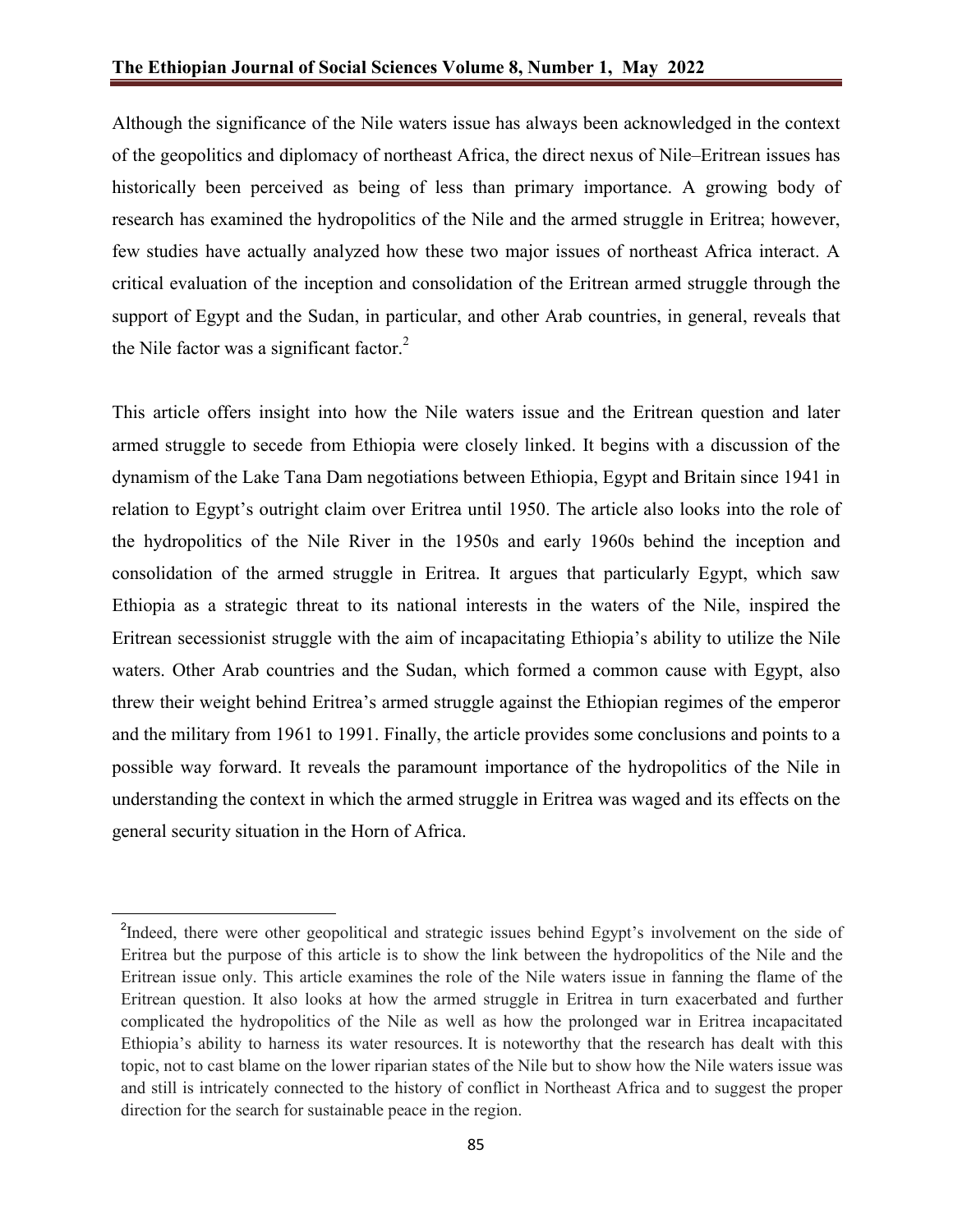# **The Lake Tana Dam Issue and Egypt's Diplomatic Jostling over the Eritrean Question, 1941–1950**

Shortly after the liberation of Ethiopia from Fascist occupation in 1941, the Nile became a major diplomatic issue with a strong bearing on Ethiopia's foreign relations with the outside world, in general, and with the powers in control of the lower Nile Basin, in particular. No sooner had Emperor Haile Selassie been restored to his imperial throne than the Egyptian government began to urge the British government to revive the question of a dam wall across the Blue Nile with the Ethiopian government. This dam was to be constructed at the river's outlet from Lake Tana; however, the negotiations on this matter had been interrupted due to the Italian invasion of Ethiopia in 1935.<sup>3</sup> In June 1941, the Egyptian ambassador in London reminded the British government that: "... recognition of [Egypt's] rights for the waters of Lake Tsana and Blue Nile must be proceeded [with] within the shortest possible time."<sup>4</sup> Subsequently, the British government hosted a conference at the Foreign Office on 30 October  $1941<sup>5</sup>$  at which the two governments reached an agreement to conduct joint negotiations with the Ethiopian government on the construction of a dam across the Blue Nile.<sup>6</sup> The conference resolution also clearly declared that: "... the water should be shared equally by Egypt and the Sudan", who would finally share the cost of the construction of the dam.<sup>7</sup> However, this proposal was held in abeyance and was not submitted to the Ethiopian government until June 1943.

On 10 June 1943, Mr. Howe, the British representative in Ethiopia, finally submitted a memorandum to Emperor Haile Selassie communicating the aforementioned proposal concerning the concession.<sup>8</sup> Howe recorded the Emperor's immediate response to the issue of the Lake Tana dam as follows: "... His Majesty remained silent for some time and then replied that he would consider what I have said and give me a reply in a few days."<sup>9</sup> At that time it was noted that the British government would consider obtaining the Lake Tana Dam concession as "a

<sup>&</sup>lt;sup>3</sup> F.O.371/46081, Lake Tana: The Present Position, J709/643/1 20 February 1945.

<sup>&</sup>lt;sup>4</sup>F.O.371/27536, Eden to M. Lampson, 13 June1941. This file includes the memorandum of the Egyptian ambassador.

 $<sup>5</sup>$  F.O.371/46081, Lake Tana: The Present Position, J 709/643/1, 20 February 1945.</sup>

<sup>6</sup> F.O.371/27536, Foreign Office Minute by Mr. Baring, J 3450/979/1, 30 October 1941; David Hamilton, "Ethiopia's Frontiers: The Boundary Agreement and their Demarcation, 1896–1956" (PhD Diss., University of Oxford, 1974), 328.

 $7F.$ O.371/69303, Lake Tana: The Present Position, J709/643/1, 20 February 1945.

<sup>8</sup> *Ibid.*

<sup>&</sup>lt;sup>9</sup> F.O.371/35644, Howe to Eden, 11 June 1943.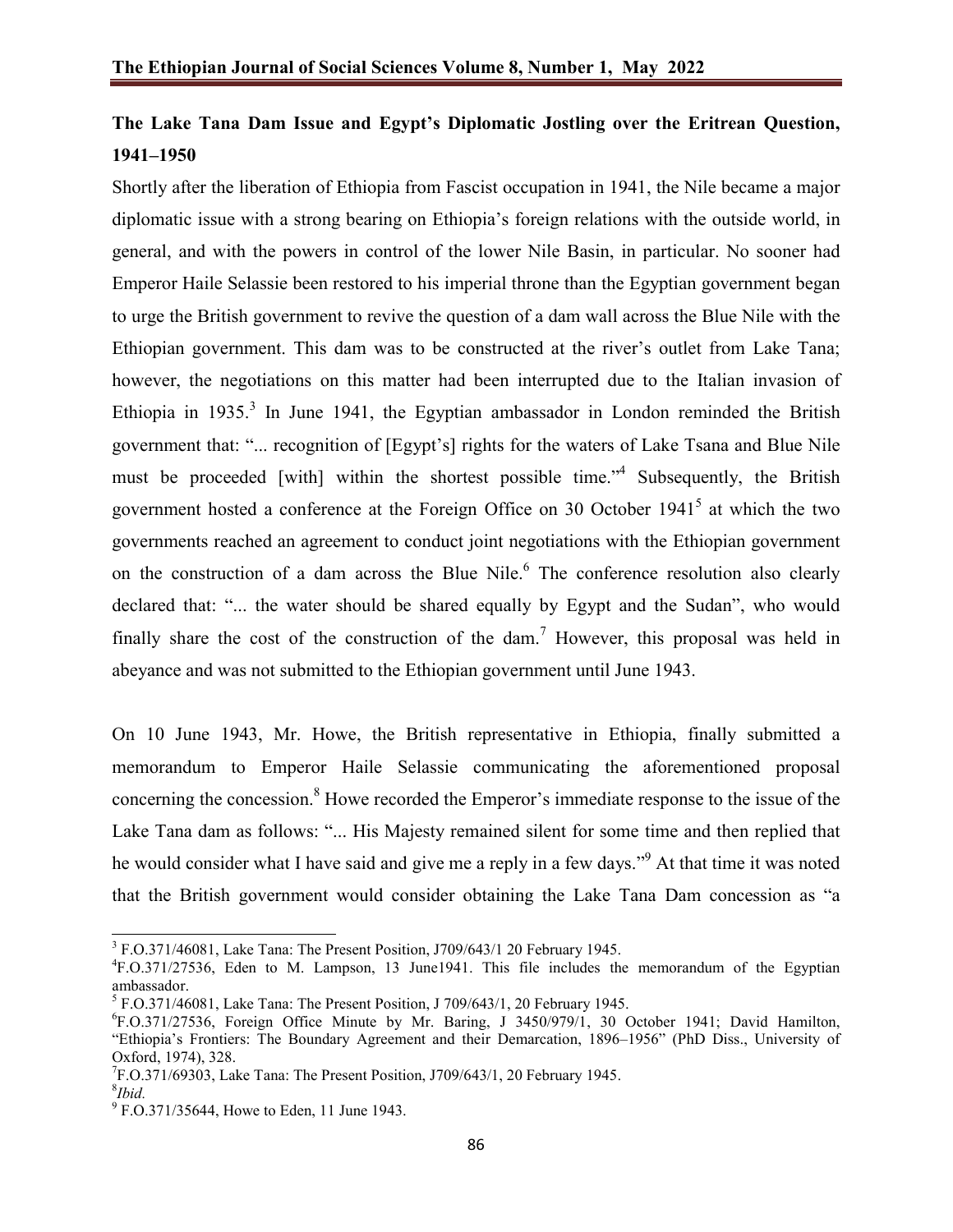fitting and practical expression of gratitude" for its role in helping the Emperor to gain his imperial throne.<sup>10</sup> The Emperor responded to Mr. Howe's memorandum, after two months, on 12 August 1943.<sup>11</sup> In his response, the Emperor noted that Great Britain demanded the Lake Tana Dam concession from Ethiopia while the latter was still demanding "certain things" (unspecified) from the former.<sup>12</sup> This clearly indicates that the Emperor most certainly used the Blue Nile Dam project as a diplomatic bargaining chip to regain Ethiopia's complete political independence, which had been under British political predominance in the immediate years after the liberation. Foreign Office sources also indicate that Emperor Haile Selassie was using the Lake Tana Dam issue as a bargaining chip for political, territorial, and financial gains from the British government. Therefore, British officials proposed a postponement of the Lake Tana Dam negotiations for an indefinite period until the end of the war.<sup>13</sup> On the other hand, Egypt continued to urge Britain to resume negotiations with Ethiopia and to take into consideration its right of participation in the dam concession. For instance, in September 1943, the Egyptian Prime Minister, Nahhas Pasha, requested the British government to allow the participation of Egypt in the Lake Tana Dam negotiations on the basis of the 1935 J.G. White Engineering Corporation proposal. $^{14}$ 

In 1944, one of the major obstacles to the re-opening of the negotiation process was overcome when the Anglo-Ethiopian Agreement was signed and the relations between the two countries became smoother.<sup>15</sup> Unfortunately, the Second World War was still raging and Britain obviously concentrated its attention on the ongoing war, not on the dam. It was only after the end of the war that the Nile issue occupied a more significant place at the top of the diplomatic agenda in northeast Africa. Britain resumed the Lake Tana dam negotiations with the Ethiopian government in February 1945.<sup>16</sup> This new round of negotiations were planned to commence with a conference at which the core parties – the Ethiopian, Egyptian, and Anglo-Sudan governments

<sup>10</sup>*Ibid.*

<sup>&</sup>lt;sup>11</sup> F.O.371/46081, Lake Tana: The Present Position, J 709/643/1, 20 February 1945.<br><sup>12</sup>*Ibid.* 

 $^{13}$  F.O.371/35646, Howe to A. Eden, 29 October 1943.<br><sup>14</sup>Hamilton, 328.

<sup>15</sup> For a detailed treatment of the Anglo-Ethiopian Treaty of 1944, see Harold G. Marcus, *Ethiopia, Great Britain, and the United States, 1941*–*1974* (Berkeley: University of California Press, 1983), 22–78.

<sup>&</sup>lt;sup>16</sup>F.O.371/46081, Foreign Office Minute by Mr. MacGregor, 4 February 1945.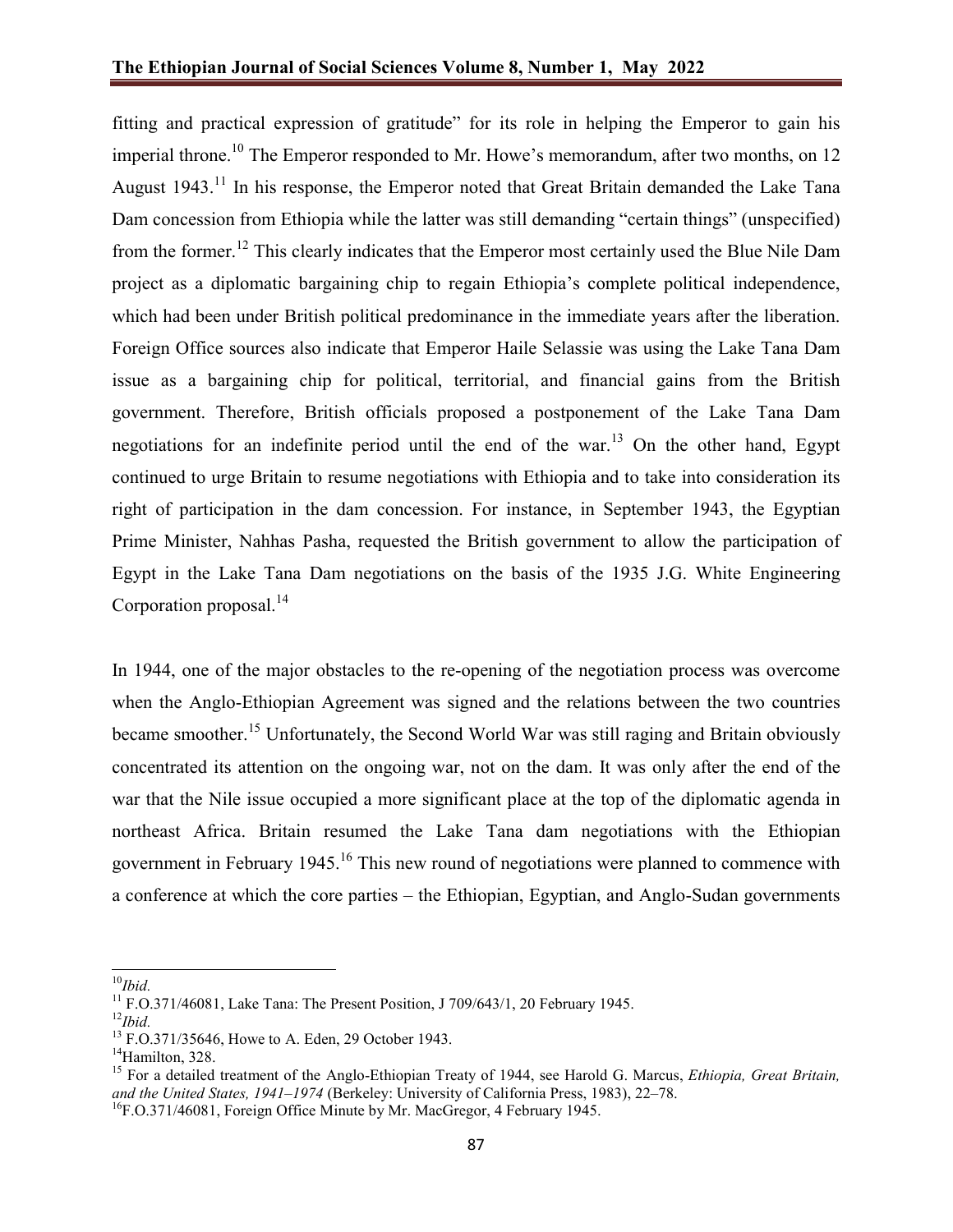– as well as representatives of the J.G. White Engineering Corporation participated.<sup>17</sup> Unfortunately, however, Egypt's new strategy of securing her interest in the waters of the Nile hampered the negotiation process.

To further complicate the matter, shortly after the end of the Second World War Egypt, began to press a strong claim over Massawa.<sup>18</sup> It should be noted that Massawa was part of Eritrea, which was then under British control in the name of Occupied Enemy Territory since April 1941, but Ethiopia had already laid claim to Eritrea on the grounds of geographical, historical, ethnic, security, and a legitimate right of access to the sea. Egypt adhered to a policy of securing its interests to the whole of the Nile waters as its exclusive right through various diplomatic bargaining measures over the Nile waters. For the Egyptians' genuine interest behind their claim to Massawa and later to Eritrea, one can obtain a clue from a remark by a person named Kamil Bey Abdel Rahim, who was quoted as saying that "... about reaching agreement with us on the policy to be pursued: the Egyptians have always had an idea of using Eritrea as a direct bargaining counter in connexion with Tsana."<sup>19</sup> It is therefore not surprising that Egypt confused these two questions.

At the Paris Peace Conference of 1946, Egypt openly advanced its claim to Eritrea.<sup>20</sup> This was completely in contradiction of Ethiopia's age-old interest in obtaining its province which had been unjustly taken by Italy in 1890. Apparently, Egypt used a claim to Eritrea as a bargaining chip against Ethiopia in order to be able to exert diplomatic pressure on the latter regarding the Lake Tana dam negotiations. The alternative scenario was that if Egypt succeeded in gaining control over Eritrea, Ethiopia's only access to the sea, it would have a stronger bargaining position with Ethiopia, the source of 86 percent of the Nile waters.<sup>21</sup> In short, the crux of the matter of Egypt's genuine interest behind its claim to Eritrea was the waters of the Nile.

 $17$  F.O.371/46081, From Foreign Office to Cairo, 7 June 1945.

 $^{18}$  F.O.371/63130, Foreign Office Minute by D.M.H. Richer, J5240/326/1, 14 February 1946.

<sup>&</sup>lt;sup>19</sup>*Ibid.*<br><sup>20</sup> John H. Spencer, *Ethiopia at Bay* (Algonac: Reference Publishers Inc., 1984), 188.

<sup>&</sup>lt;sup>21</sup>The Eritrean coast was Ethiopia's only outlet to the sea through the ports of Massawa and Assab. It was this loss that made Ethiopia landlocked and forced the country to channel its imports and exports through neighboring Djibouti.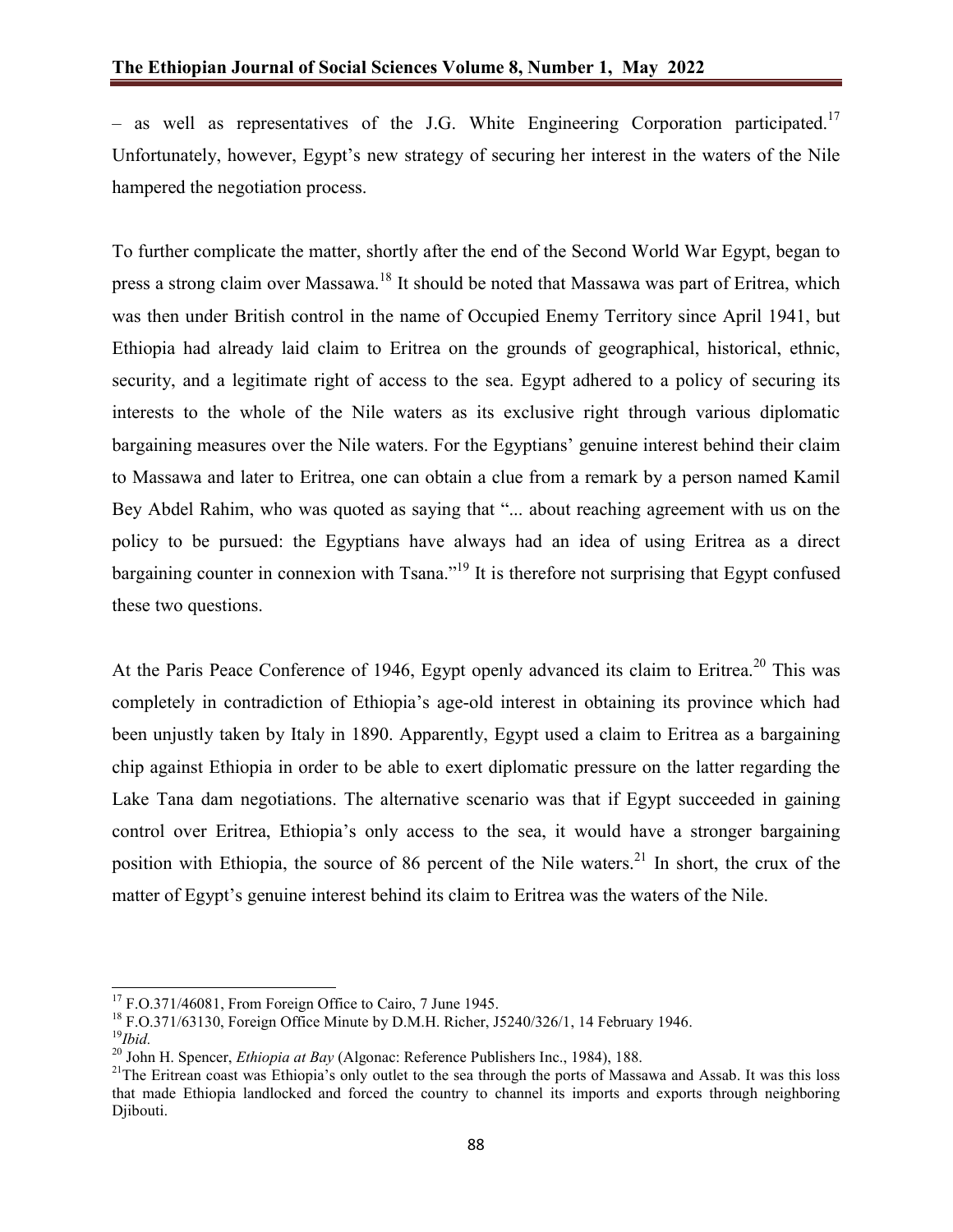The Egyptian government seemed to have been confident enough about its new strategy. It unilaterally approached the Ethiopian government and demanded the dam concession without involving the British and Anglo-Sudanese governments. Hence, even violating its agreement with Britain, to negotiate jointly with Ethiopia, the Egyptian government directly sought the dam concession from Ethiopia.<sup>22</sup> In actual fact, however, the new strategy that Egypt pursued to reopen the Nile waters negotiations encountered stiff opposition from the Ethiopian government.<sup>23</sup> Moreover, there was strong disagreement between Egypt and Britain on the issue of the Lake Tana dam negotiations. As Campbell stated at that time: "... neither His Majesty's Government nor the Sudan Government would wish that the Egyptian Government should conduct the negotiations with the Ethiopian Government on behalf of His Majesty's Government and the Sudan Government."<sup>24</sup>

Under these circumstances, Ethiopia refused to enter into any kind of negotiation with the Egyptians concerning the waters of the Nile. In June 1947, the Ethiopian Vice-Minister for Foreign Affairs, *Ato* Aklilu Habte-Wold, made it clear to the British diplomat, Mr. Farquhar, that his country could not become a negotiator on the Lake Tana dam project for some indefinite time.<sup>25</sup> Reporting to the Foreign Office, Mr. Farquhar expressed Aklilu's feelings and intention: "... [Aklilu] did not disguise his feelings of hostility towards the Egyptian Government, whose claim to Massawa sticks in the Ethiopians' throats."<sup>26</sup> The Ethiopian government staunchly and consistently opposed the Egyptian approach instead of negotiating in the manner that Egypt calculated.

For his part, Emperor Haile Selassie also went on to say plainly that his government preferred to deal with the British, but not with Egypt.<sup>27</sup> The Emperor said: "The Egyptians were making a mistake in thinking that Lake Tana already belonged to them."<sup>28</sup> In addition, the Ethiopian Ministry for Foreign Affairs declared that hitherto Ethiopia had approached Egypt on the Lake

 $22$  See F.O. 371/63130, R. Campbell to Ernest Bevin, 17 April 1947.

<sup>&</sup>lt;sup>23</sup> F.O.371/63130, Foreign Office Minute by D.M.H. Richer, 14 February 1946.<br><sup>24</sup> F.O.371/63130,R. Campbell to Ernest Bevin, 20 February 1947.

<sup>&</sup>lt;sup>25</sup> F.O.371/63130, Mr. Farquhar to Foreign Office, 8 June 1947.<br><sup>26</sup>*Ihid.* 

<sup>&</sup>lt;sup>27</sup> F.O.371/63130, Mr. Farquhar to Foreign Office, Telegram No.435, 20 December 1947. <sup>28</sup>*Ibid.*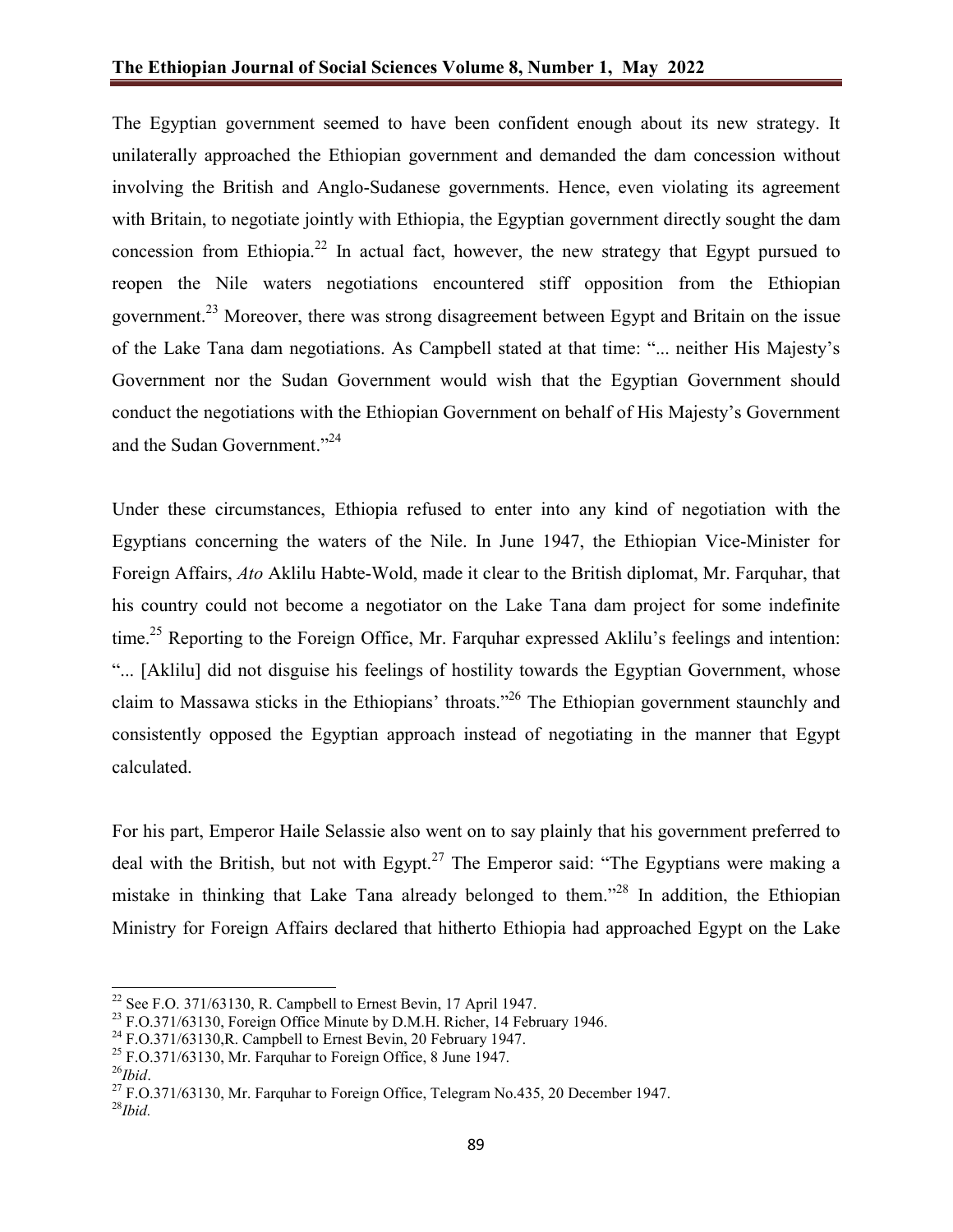Tana dam issue thinking that Egypt was jointly working with the British government.<sup>29</sup> Therefore, Egypt's miscalculation further deteriorated relations between the two countries and became a major obstacle to the resumption of the negotiations on the Lake Tana dam project.

Egyptian foreign policy conflicted with Ethiopian interests and became a hindrance to the realization of the project. The policy was clearly reflected in the protracted diplomatic jostling over the Eritrean question that went on between Great Britain, Egypt, and Ethiopia in the newly founded United Nations Organization. At first, the British government proposed at the Third UN General Assembly that the western part of Eritrea be united with Anglo-Egyptian Sudan.<sup>30</sup> This was rejected by the UN after the majority of the members of the special committee mandated to examine the matter voted against Britain's proposal.<sup>31</sup> Nevertheless, before the committee's decision was submitted to the General Assembly for final approval, the Egyptian representative advanced its claim by amending a phrase that the western part of Eritrea "be incorporated in the adjacent [Anglo-Egyptian] Sudan".<sup>32</sup> From 17 November 1947 Egypt claimed the whole of Eritrea.<sup>33</sup>

The Egyptian strategy was likely to be counterproductive, however. The Ethiopian government effectively used the Nile issue to secure Egyptian support for its efforts to regain Eritrea. In December 1949, *Ato* Aklilu toured Cairo to get Egyptian support on the Eritrean question. In his talks with King Farouk I (1920–1965) he referred to the Nile waters issue and said that Ethiopia had the right to interfere with the flow of the Blue Nile.<sup>34</sup> Although he never said anything about Ethiopia's plan concerning Lake Tana, in relation to Egypt's claim over Eritrea he indicated that Ethiopia had the power to interfere with the flow of the Nile.<sup>35</sup>Aklilu himself stated his diplomatic skill in Cairo in making the Egyptians renounce their claim to Eritrea and to support the Ethiopian case as follows:

<sup>&</sup>lt;sup>29</sup> F.O.371/69303, Foreign Office Minute by Mr.D. Scott Fox. J 56170/466/1, 30 July 1948.

<sup>&</sup>lt;sup>30</sup>Wondimneh Tilahun, *Egypt's Imperial Aspirations over Lake Tana and the Blue Nile* (Addis Ababa: United Printers Ltd., 1979), 30–31.

<sup>31</sup>*Ibid.*, 31.

<sup>32</sup>*Ibid.*

<sup>33</sup> Haggai Erlich, *The Cross and the River: Ethiopia, Egypt, and the Nile* (London: Lynne Rienner Publishers Inc., 2002), 128.

<sup>34</sup>*Sehafé-tizzaz* Aklilu Habte Wold, "*Lemermari Komision Yaqerebut Sihuf*", *Mesikerem* 10, 1967 E.C, 36.

<sup>35</sup>Erlich, *The Cross and the River*, 128.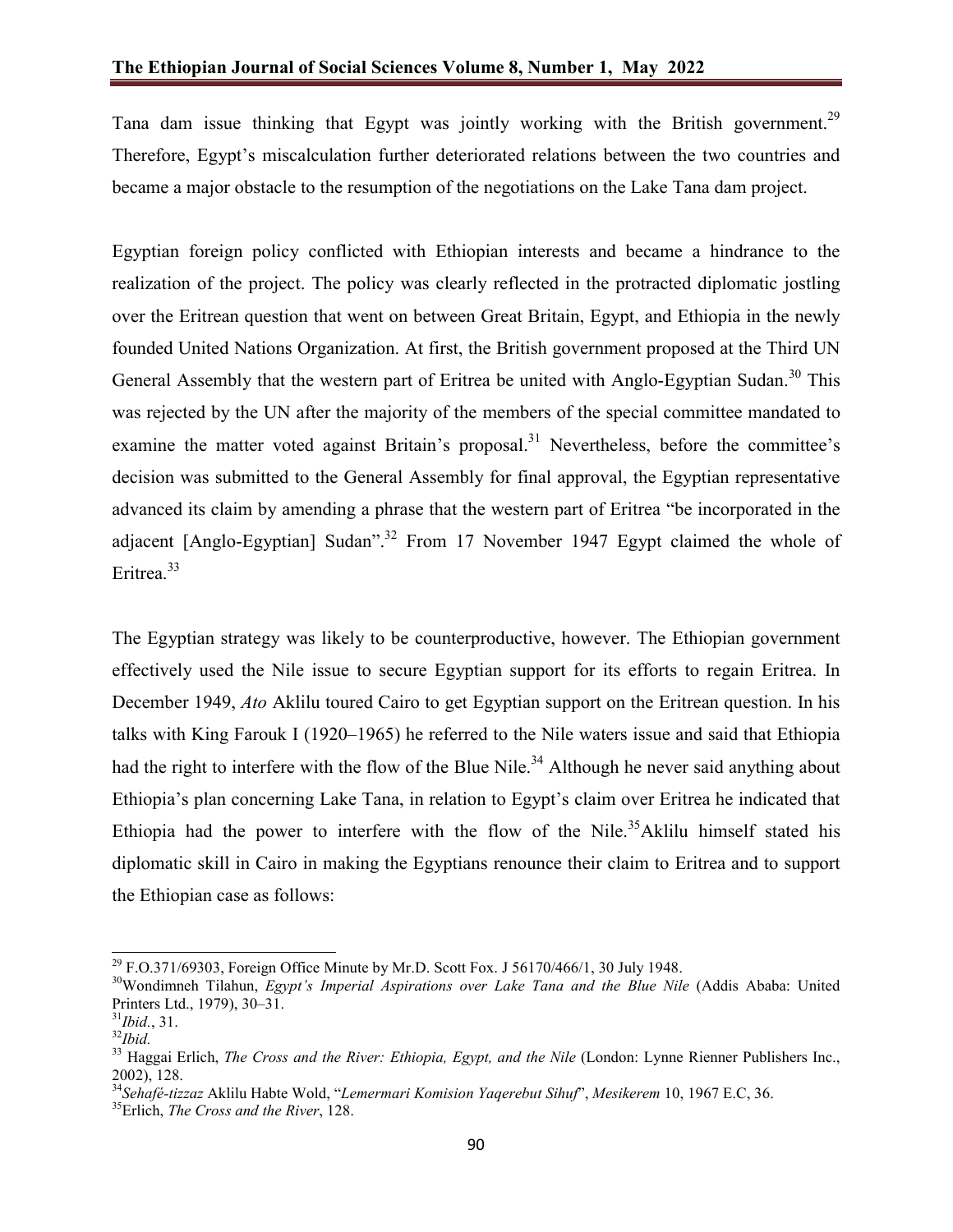First, I discussed with King Faruk in Egypt ... An appointment for me to discuss with the Minister for Foreign Affairs had been fixed, I told him about our position at length and about the rationale of our question and as Egypt consumes the waters of the Nile, it should assist us by giving advice to the British and other Arab countries in order to support our case. Finally, the king and his Government promised to support Ethiopia and also promised to me to transmit instructions to Dafawzi, their representative in New York.<sup>36</sup>

Moreover, in 1950, the Ethiopian Ministry of Foreign Affairs also declared that the Ethiopian government could not authorize Egypt's involvement in the Lake Tana dam negotiations unless Egypt renounced its claim over Eritrea.<sup>37</sup> As a result, the Ethiopian government could not accept the idea of having Egyptian representation in the negotiations concerning the Lake Tana dam project even if they had consented to full British participation, unless they renounced their claim to Massawa.<sup>38</sup> Some days before the UN decided on the question of Eritrea, Emperor Haile Selassie reiterated that Ethiopia had the right to use the waters of the Blue Nile.<sup>39</sup> Finally, Ethiopia's counter-diplomacy that linked the Nile to the Eritrean question induced Egypt not only to abandon its claim over Eritrea but also to vote in favor of the federation of Eritrea with Ethiopia in the UN General Assembly on 2 December 1950.<sup>40</sup>

# **Ethio-Egypt Confrontation over the Nile and the Inception of the Eritrean Armed Struggle, 1951–1974**

After the Eritrean question had been resolved, the relationship between Egypt and Ethiopia improved and the negotiations on the Lake Tana Dam resumed. On 20 July 1951, Britain and Egypt set up a joint Egypto-Sudanese delegation under Egyptian chairmanship, and came up with a technical proposal for the Lake Tana reservoir to discuss with the Ethiopian government.<sup>41</sup> Nevertheless, the discussions were soon interrupted since the Ethiopian government requested six weeks to examine the Anglo-Egyptian technical proposal for the dam project before it entered into the tripartite negotiations.<sup>42</sup> Above all, in 1952 an event occurred in Egypt that was to radically revolutionise the Nile waters utilisation strategy in Egypt. Young military officers led

<sup>36</sup>*Sehafé-tizzaz* Aklilu Habte Wold, 36.

 $37 F. O.371/80241$ , Mr. Lascelles to Foreign Office, Telegram No.139, 6 May 1950.

<sup>38</sup>*Ibid.*

<sup>39</sup>Erlich, *The Cross and the River*, 128.

<sup>40</sup>*Ibid.*

<sup>41</sup> F.O.371/96805, Foreign Office Minute, by M. Busk, # JE 1421/57, 14 March 1952. <sup>42</sup>*Ibid.*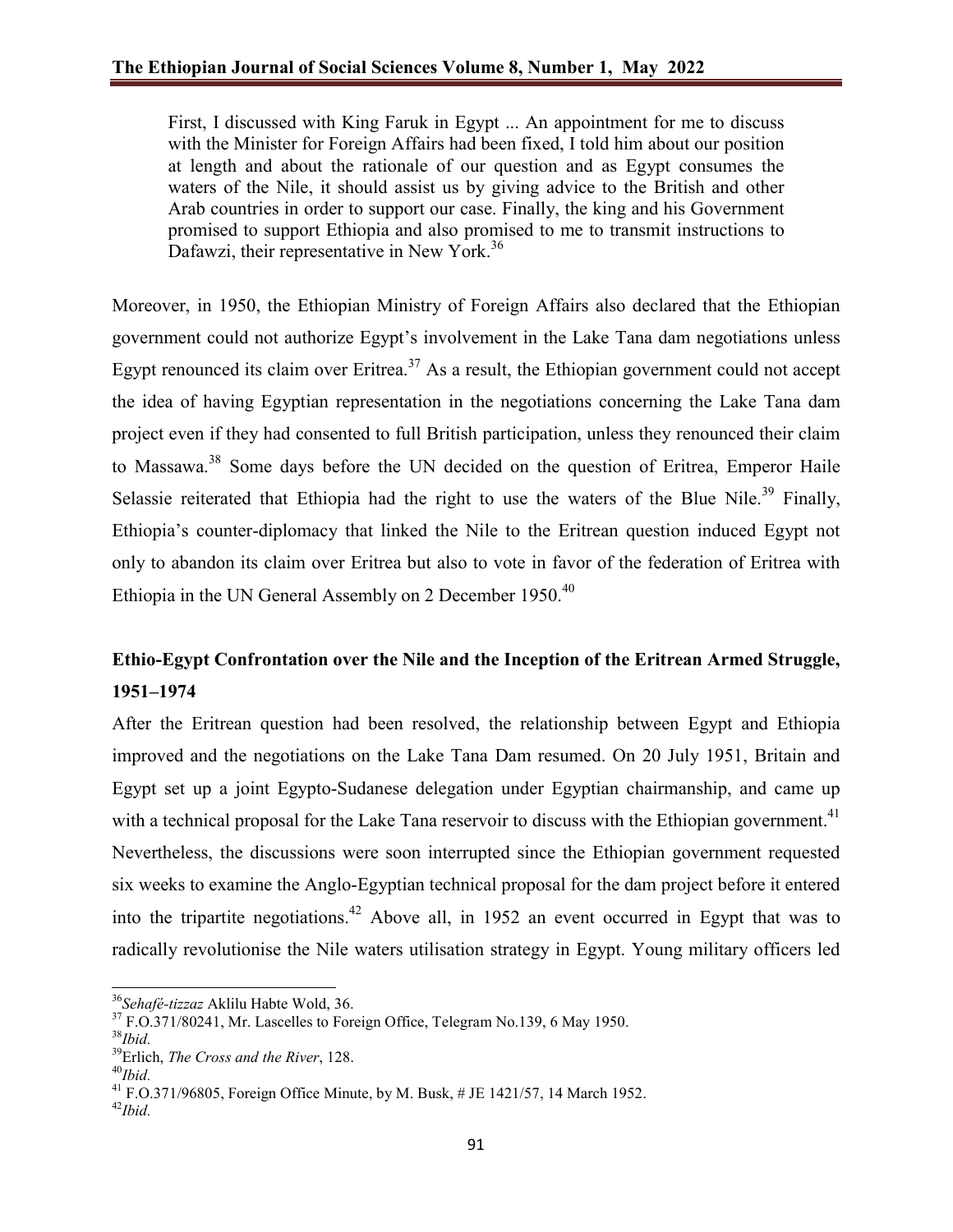by Colonel Gamal Abd al-Nasser seized political power in Egypt through a successful military coup d'état that ousted King Farouk on 23 July 1952.<sup>43</sup> Within two months after it came to power, Egypt's new government opted to achieve an over-year storage capacity within its own borders by erecting the Aswan High Dam, abandoning all previous comprehensive water development proposals, which it considered due to British arrogance. As Collins puts it: "Overwhelmed by the propaganda for the Aswan High Dam the Nile Valley Plan was unceremoniously consigned to the dustbin of history."<sup>44</sup>

The Aswan High Dam Project, which had clearly showed Egyptian disregard for upstream states' water needs, encountered staunch opposition from Ethiopia. Thus the 1950s saw a difficult period of confrontation between Ethiopia and Egypt in the history of the Nile Waters issue. The Ethiopian Ministry of Foreign Affairs released a *communiqué* on 6 February 1956<sup>45</sup> in protest against Egypt for not consulting Ethiopia about the construction of the Aswan High Dam. The *communiqué* declared Ethiopia's legitimate right to put to use her water resources within her own territorial jurisdiction. Moreover, alarmed by the bilateral Nile Waters negotiations, the Ethiopian government handed over its official *aide-memoire* to the governments of Egypt and the Sudan on 23 September 1957.<sup>46</sup> This was to challenge future claims by Egypt and the Sudan using irrigation, hydroelectric power and water supply projects developed through the Aswan High Dam as the basis for the argument of historical or "prior use" water rights when Ethiopia decided to use the Nile Waters in its own territory. Therefore, the Ethiopian government once again informed Egypt and the Sudan about Ethiopia's quantitatively unspecified but reserved rights and projected need of the Nile Waters.

Nevertheless, all Ethiopia's efforts were in vain as Nasser arrogantly ignored Ethiopia on the Nile issue continued with his unilateral plan to construct the Aswan High Dam. Ethiopia's retaliatory response against Egypt's unilateral decision to build the Aswan High Dam and the

<sup>&</sup>lt;sup>43</sup> Anwar El Sadat, *Revolt on the Nile* (New York: The John Day Company, 1957), 14.<br><sup>44</sup>Robert O. Collins, "The best laid Schemes O' mice and men": In Search for the Waters of the Nile, 1900–2000", Paper for July 1998 Training Program, Debre Zeit Workshop, Ministry of Foreign Affairs, Federal Democratic Republic of Ethiopia", 12. (This paper is available at the Library of the Ministry of Foreign Affairs.)

<sup>&</sup>lt;sup>45.</sup> Communiqué Released by the Ministry of Foreign Affairs of Ethiopia, 6 February 1956" in the Nile and Lake Tana File of the Imperial Government of Ethiopia, EMFA.

<sup>46</sup>Ministry of Foreign Affairs, "Aide-Memoire", 23 September 1957, in Nile and Lake Tana File of the Imperial Government of Ethiopia, EMFA.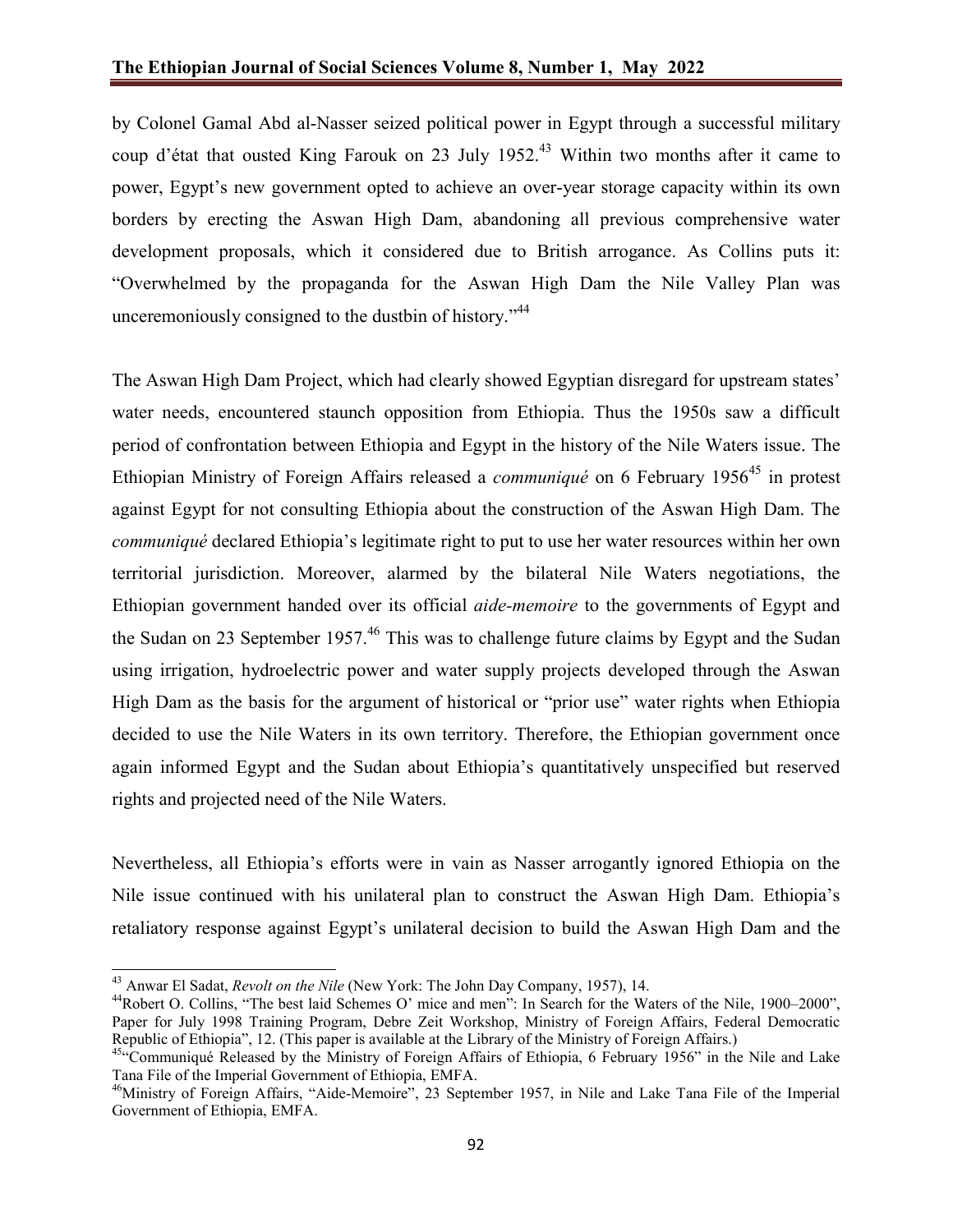subsequent Egypto-Sudanese negotiations to divide the entire flow of the Nile eventually led to the involvement of the United States in the hydropolitics of the Nile. In 1956 the Ethiopian government formally requested the American Technical Assistant Mission (Point Four) for help in the study of its water resources.<sup>47</sup> This became a prelude to the US–Ethiopian Cooperation for the Study of the Blue Nile Basin, which carried out a massive study of the water resources of the Blue Nile mainly for irrigation and hydroelectric power from 1958 to 1963.<sup>48</sup> The US government seemed eager to exploit the Nile as political leverage against the Egyptians, who had turned to the Soviets for support for the Aswan High Dam construction.

On the other hand, in the late 1950s, Egypt started radio broadcasts from Cairo that incited Ethiopian Muslims, especially those in Eritrea, against the Christian political hegemony of the imperial monarchy under Emperor Haile Selassie I. Through this medium, the Egyptian government politicized Christian-Muslim relations in Ethiopia.49 Radio Cairo also called up thousands of young Muslim Eritreans for military training in Egypt.<sup>50</sup> Obviously, its aim was to create a chaotic situation in Ethiopia by dividing the people into two antagonistic religious groups and pushing them into an endless civil war.

Moreover, Cairo also began to provide scholarships to Muslim Eritreans at the Al-Azhar University and it soon became the center for the Eritrean Student Union in the Middle East.<sup>51</sup> Shumet Sishagne has described Egypt in relation to Eritrean exiles as follows: "Cairo became a haven for Eritrean dissidents, and their leaders were cordially received by Nasser in anticipation of using them to advance Egyptian interest in the region."<sup>52</sup> On 16 May 1961, the Ethiopian Embassy in Cairo was overrun and stormed in broad daylight by some 50 individuals of Eritrean origin who opposed the Ethiopian government. These individuals caused considerable damage to

<sup>47</sup> *News Items*, United States Information Services, Haile Selassie I Square, Addis Ababa, Monday, 2 July 1956, found in Folder No-1, File No-159/23 (EMFA).

<sup>48&</sup>quot;*Sile Abbay Wenz Mastawesha*", 12. This US withdrawal from the Aswan Dam Project and its increasing involvement with the Ethiopian government in studying the Blue Nile Basin were considered by the Egyptian government as an imperialist conspiracy against her anti-colonial struggle in Africa and in the Middle East. See John Bulloch and Adel Darwish, *Water Wars Coming Conflicts in the Middle East* (London: Victor Gollancz, 1993), 102. 49Daniel Kendie, "Egypt and the Hydropolitics of the Blue Nile River," *Northeast African Studies*, vol. 6, No.1 (1999), 154.

<sup>50</sup>*Ibid.*

<sup>51</sup>Erlich, *The Cross and the River*, 130.

<sup>52</sup>Shumet Sishagne, *Unionists & Separatists: The Vagaries of Ethio-Eritrean Relation, 1941–1991*, (United States: Tsehai Publishers and Distributers, 2007), 131.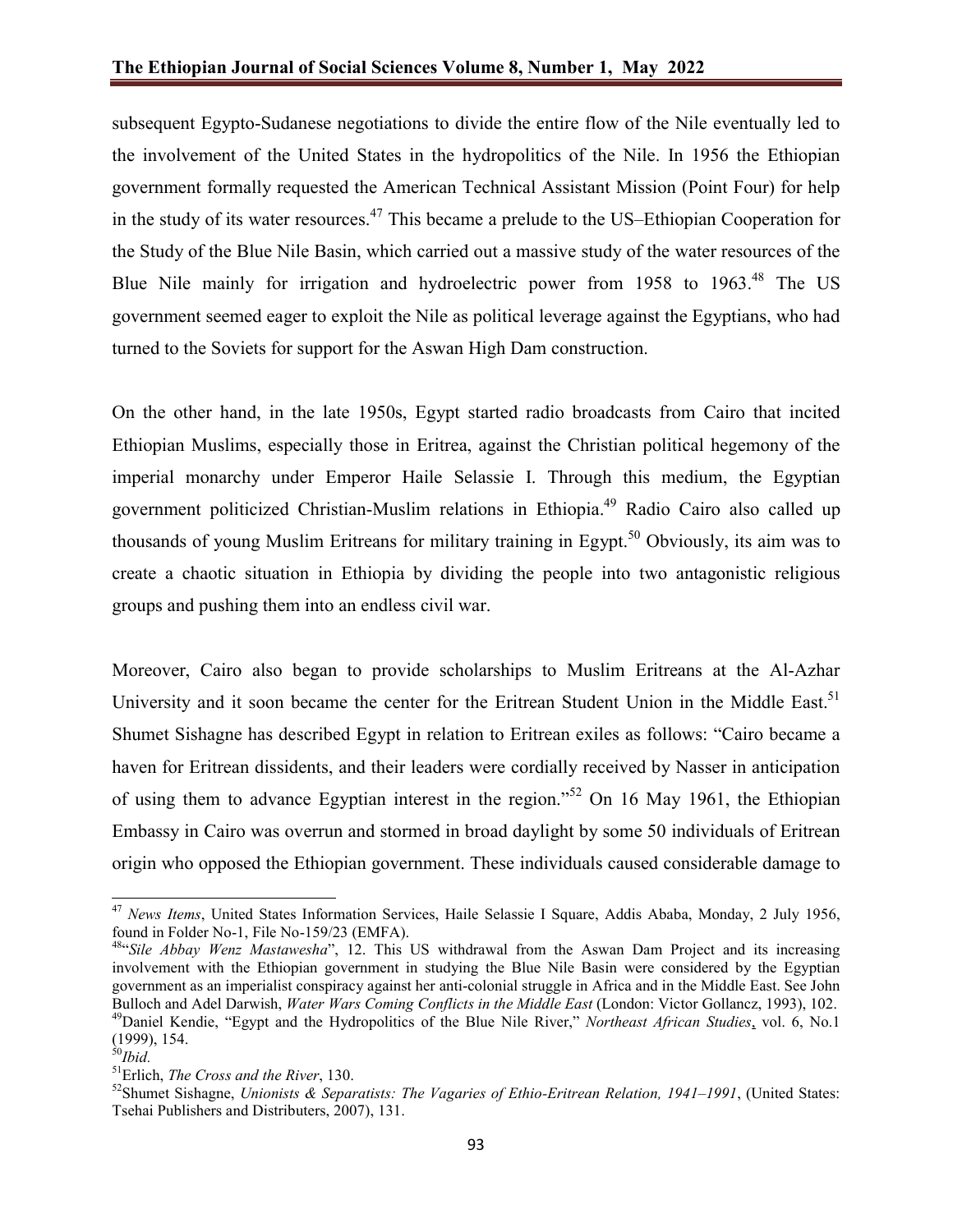the embassy. Following this incident, the Imperial Ethiopian Ministry of Foreign Affairs, through its *Aide Memoire* to the Embassy of Egypt in Addis Ababa, complained that during the course of the action ". . . the authorities of the Government of the United Arab Republic have unfortunately failed to safeguard the security of the Embassy although our investigation has now revealed that they had prior knowledge of the incident".<sup>53</sup> Cognizant of Cairo's overt and covert role in fomenting subversion, Emperor Haile Selassie time and again condemned Egypt for its instigation of the Ethiopian Muslims by secret channels and by provocative radio broadcasts.<sup>54</sup>

As the Imperial Ethiopian government made Eritrea the country's  $14<sup>th</sup>$  province by dissolving its UN-sponsored federal status in 1960,<sup>55</sup> Egypt became the key factor in creating the institutional climate that helped the Eritrean Liberation Front (ELF) to be established in Cairo in July 1960.<sup>56</sup> Indeed, Egypt opened a small military training camp for Eritreans near Alexandria, modeled on the Pan-Arab Algerian FLN, two years earlier in 1958, where it trained some of the future military commanders of the guerrilla movement.<sup>57</sup> It is noteworthy that the founders of the Eritrean armed struggle, such as: Idris Mohammed Adam, the former President of the Eritrean Parliament, Ibrahim Sultan, Secretary General of the Islamic League, and Wolde-ab Woldemaryam, President of the Eritrean Labour Unions, and others, reportedly received their guerrilla training in Egypt.<sup>58</sup> Wolde-ab Woldemaryam, a Christian who opposed the reunification of Eritrea with Ethiopia, was also given a special radio program by Radio Cairo to broadcast propaganda against the anti-Ethiopian government propaganda and to call upon young Christian Eritreans to take up arms and struggle for the independence of Eritrea from the Ethiopian Empire.<sup>59</sup> To realize their grand ambition over the Nile waters through supporting subversive groups in Ethiopia, Cairo's senior cadres played a major role in organizing the

<sup>&</sup>lt;sup>53</sup>The Imperial Ethiopian Ministry of Foreign Affairs, Aide Memoire, to Mr. Osman Tawfik, the Ambassador of the United Arab Republic, Addis Ababa, No: 10081/52/53, Date: 25/5/61, "Ethiopian Embassy Cairo Report", in Folder No-1, File No-1/ሀ (Ministry of Foreign Affairs Archive).

<sup>&</sup>lt;sup>54</sup>Afe<sup></sup> Nigus Eshate Gada, Vice-Minister, Ministry of Interior, to Ministry of Foreign Affairs, *Hamle*30, 1952 E.C., found in "Ethiopian Embassy Cairo Report", in Folder No-1, File No-1/U (Ministry of Foreign Affairs Ar

<sup>&</sup>lt;sup>55</sup> For the dissolution of the Eritrean federation see Tekeste Negash, *Eritrea and Ethiopia: The Federal Experience* (New Brunswick: Transaction Publishers, 2005), 143–147.<br><sup>56</sup>Ibid., 148; Shumet, 128.

<sup>&</sup>lt;sup>57</sup>Erlich, *The Cross and the River*, 130.

<sup>58</sup>Daniel , 154.

<sup>59</sup>Erlich, *The Cross and the River*, 130;Shumet, 131.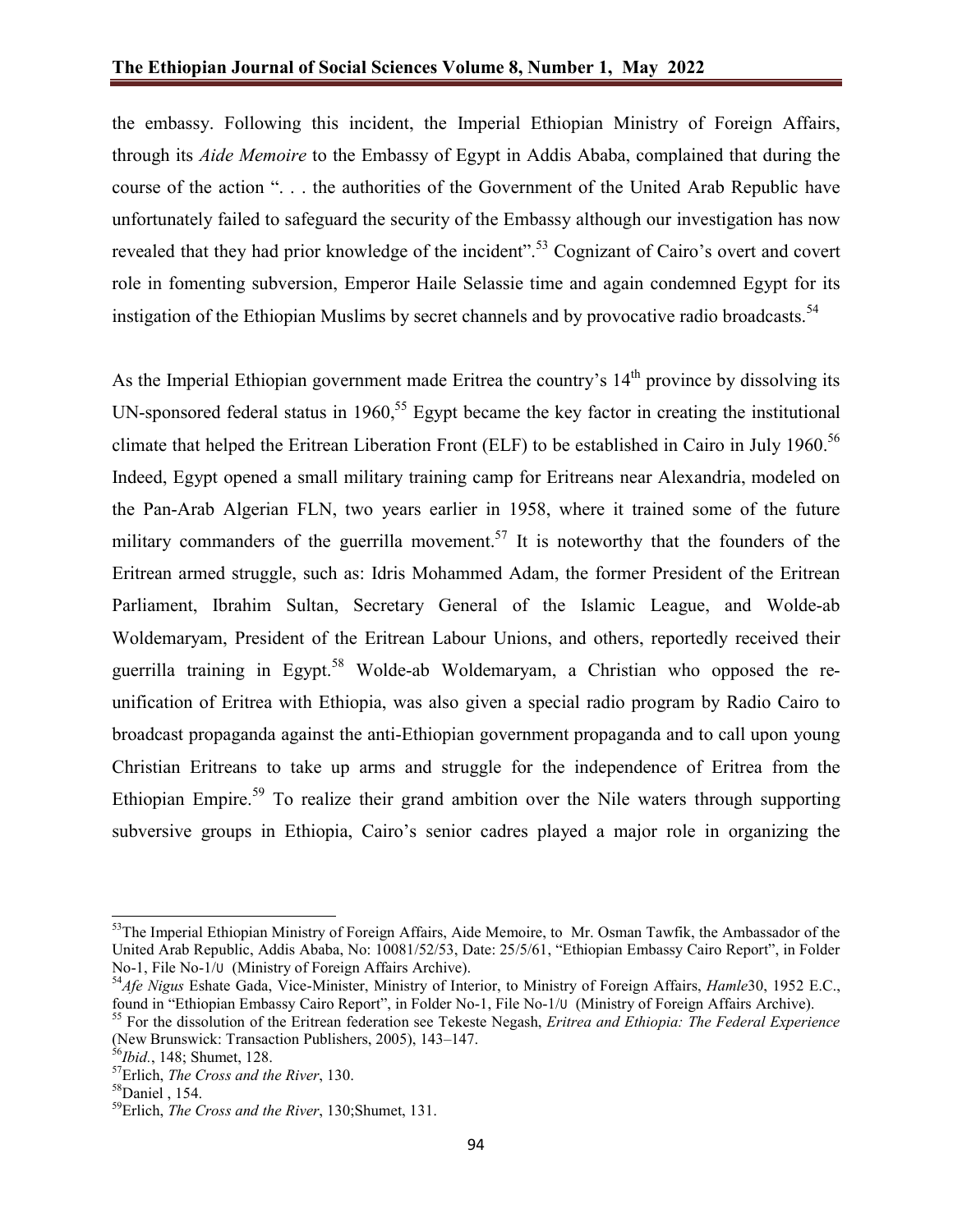separatist movement and completing its preparations for armed insurrection against Addis Ababa in 1961.  $60$ 

Egypt, as a front-line Arab state, also assisted the ELF in obtaining the support of the Arab states. Consequently, in April 1962, the Arab League, which the Arab countries had founded in 1945, promised full solidarity with and support to the ELF in its embryonic stage.<sup>61</sup> The Arabs took the Eritreans' struggle for independence as an integral part of the Arab-Israeli conflict and considered the Eritrean insurrection as a struggle against Zionism. In other words, the ELF was fighting against Emperor Haile Selassie,<sup>62</sup> who claimed descent from Solomon, the king of ancient Israel, and used the title: ". . . Conquering Lion of the Tribe of Judah." Indeed, the Arabbacked Eritrean guerrilla leadership also presented Eritrea as a Muslim and potentially an Arab state. Thus, many of the Arab states saw Eritrea and its large Muslim population as an extension of the Arab world and tried their best to secure its eventual independence. Eritrea's strategic location also influenced the Arabs to realize their desire of turning the Red Sea into an Arab waterway after the establishment of an independent Arab Eritrean state. Therefore, Egypt effectively mobilized Syria, Iraq, Libya, Kuwait, Yemen, and other Arab countries to stand on the side of the Eritrean insurgents against Ethiopia.<sup>63</sup> Cairo hoped that helping Eritrea to achieve its political independence and eventually to join the Arab League would in turn help the creation of "Greater Egypt" by extending directly or indirectly an Arab–Egyptian unity with the Sudan to embrace other Nile states.<sup>64</sup>

Despite the fact that Ethiopia and the Sudan had not been in a serious confrontation over the issue of the Nile waters over the years, Sudan bolstered a sense of common cause with Egypt through the 1959 Nile Waters Agreement. The Sudan, being an Arab and a predominately Moslem country in the north, eventually became involved in Egypt's sabotage operations to destabilize Ethiopia so as to incapacitate the latter from using the waters of the Nile. In the early 1960s, it was clear that the Sudan, the closest country sharing the longest boundary with Ethiopia, had begun to serve as a proxy to implement subversive activities aimed at undermining

60Shumet, 128–131.

 ${}^{61}$ Daniel, 155.

 $62$ Shumet, 130.

 $63$ Daniel, 155.

<sup>64</sup>Haggai Erlich, *Ethiopia and the Middle East* (London: Lynne Rienner Publishers, 1994), 130.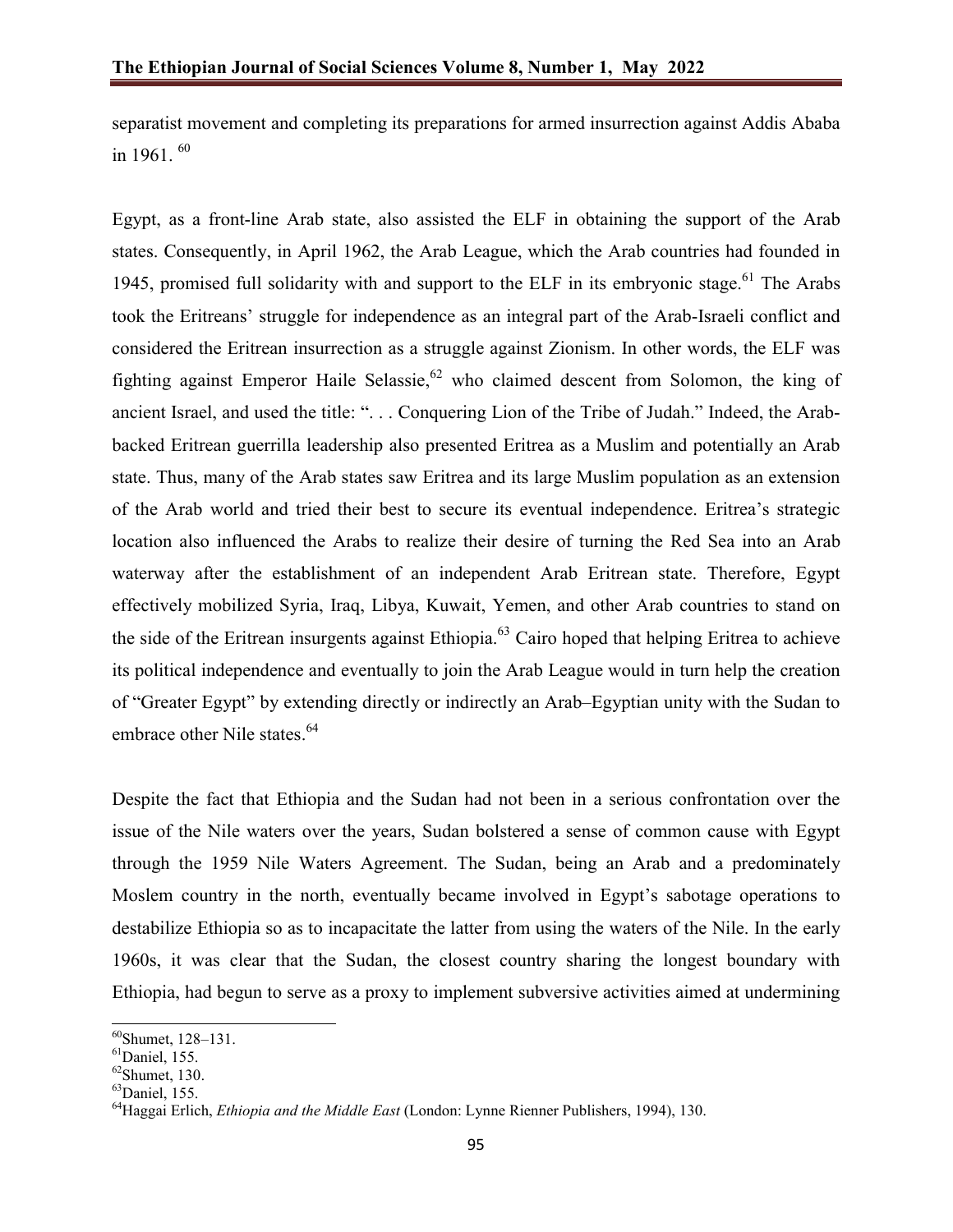the Ethiopian regime. The ELF launched an armed attack against the Ethiopian government using Sudanese territory as a military base in  $1961<sup>65</sup>$  Weapons from other Arab countries also began to flow towards Eritrea via the Sudan.<sup>66</sup> This marked a significant policy shift on the part of the Sudan.

After the insurgents had stepped up their armed insurrection against the Ethiopian government, using Sudanese territory as a rear base, in1962 and 1963 the relations between Ethiopia and the Sudan began to take a clear turn for the worse. As a counter-measure against Khartoum's subversive activity, Ethiopia began to support an insurgent group in the Southern Sudan named *Anya Nya* (later renamed the Southern Sudan Liberation Movement (SSLM)), which strongly opposed Khartoum's excessive Arab and Muslim orientation and fought for the independence of Southern Sudan.<sup>67</sup> Consequently, in the 1960s the Sudanese and Ethiopian regimes destabilized each other by supporting insurgent groups with the others territory. As Shumet Sishagne noted: "Although the Sudanese and Ethiopian governments signed no less than three agreements between 1964 and 1966 to extradite each other's criminals and rebels, none of them were implemented."<sup>68</sup>

It is important to note that the ELF also used the Nile issue to play off the Sudan against Ethiopia. To mention some cases: on 16 November 1963, the Ministry of Foreign Affairs of the Republic of the Sudan asked the Ethiopian Ministry of Foreign Affairs whether the latter had granted the Italian Agricultural Company B.I.A. an agricultural concession near or around Ali Ghidir, in Eritrea, irrigated from the Gash River, intending to extend its cultivable area. It expressed its concern that the act would undoubtedly threaten the interests of Sudanese farmers on the Sudanese side of the border. Khartoum emphasized that no concession or extension of cultivable land depending on Gash waters should be awarded on the Eritrean plateau without consultations with and agreement on the part of the Sudanese authorities. The Sudanese government therefore demanded to be assured whether the information was correct or

65Shumet, 131–132.

<sup>66</sup>*Ibid.*, 132.

<sup>67</sup>Douglas H. Johnson, *The Root Causes of Sudan's Civil Wars* (Indiana: Indiana University Press, 2003), 36; RegassaBayissa, "War and Peace in the Sudan and its Impact on Ethiopia: The Case of Gambella, 1955–2008" (PhD Diss., Addis Ababa University, 2010), 85.

 $<sup>68</sup>$ Shumet, 132.</sup>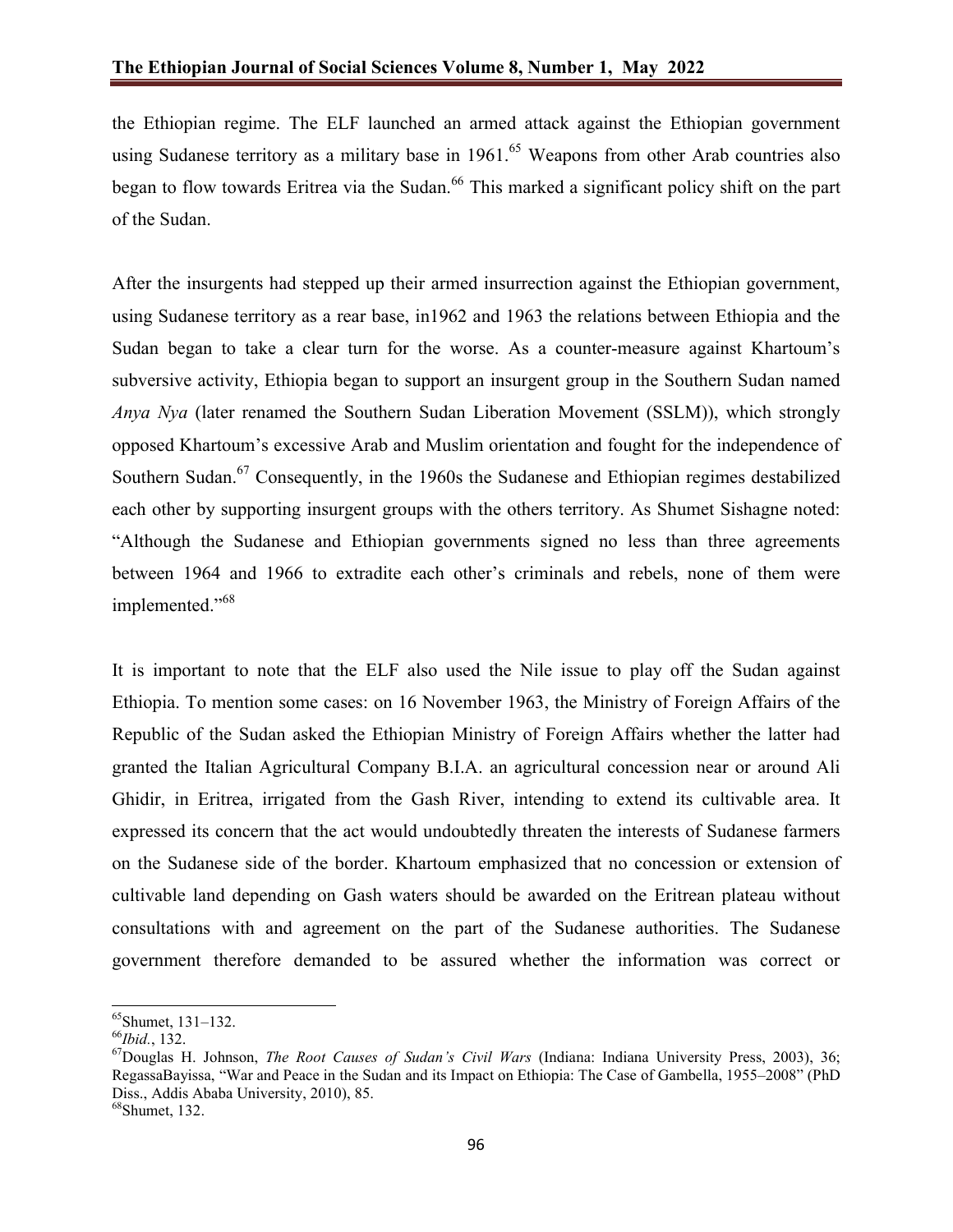groundless.<sup>69</sup> Based on the Sudanese request, the Ethiopian Ministry of Foreign Affairs requested the Eritrean Governorate General to ascertain whether Ali Gidir had in fact been given to the Italian Company B.I.A. or not.<sup>70</sup>

Moreover, the Ethiopian Embassy in Khartoum reported that the Sudanese government suspected that the Ethiopian government had given an agricultural land concession to the Israelis in Western Eritrea, particularly near the Gash River.<sup>71</sup> In August 1964, one of the Sudanese newspapers published in Khartoum, *Al Ray El Am*, also reported Ethiopia's agricultural land concession to Israel.<sup>72</sup> The Sudanese government repeatedly continued to request information from the Ethiopian Government about the offering of Ali Gidir to a foreign company.<sup>73</sup> Undoubtedly, the Sudanese government requested the Ethiopian government based on information it had obtained from the ELF. Indeed, at another time in August, 1964, the ELF also circulated a pamphlet claiming that the Ethiopian government had sold agricultural land at Adi Ali Gidir, which had been owned by an Italian Agricultural Company B.I.A., to Israeli company.<sup>74</sup> Nevertheless, no concession had been made to any company through the Office of the Eritrean Governorate General.<sup>75</sup>

In the final analysis, by sponsoring the Eritrean insurrection and instigating a Somali invasion of Ethiopia, Egypt, and Sudan forced the imperial Ethiopian government not just to abandon some of its activities in the Abbay Basin within its territory but also to renounce its voice for the

<sup>&</sup>lt;sup>69</sup>The Ministry of Foreign Affairs of the Republic of the Sudan to His Imperial Ethiopian Ministry of Foreign Affairs, 16 November 1963, No.MFA/SCR/2.E.3, in Folder No-3, File No-145/1 (Ministry of Foreign Affairs Archive).

<sup>&</sup>lt;sup>70</sup>Mengiste Desta, General Director, Ministry of Foreign Affairs, to Ethiopian Imperial Government, Office of the Eritrean Governorate General, Asmara, *Hidar* 18, 1956 E.C., in Folder No-3, File No-145/1 (Ministry of Foreign Affairs Archive).

<sup>71</sup>Birhanu Bahita, General Director, Ministry of Foreign Affairs, to *Fitawrari* Tesfatsion Berihe, Deputy Governor, Governorate General of Eritrea, *Megabit* 12, 1956 E.C., in Folder No-3, File No-145/1 (Ministry of Foreign Affairs Archive).

<sup>72</sup>Salih Hinit, Ethiopian Ambassador, Khartoum, to *L'eul Dejjazmach* Asrat Kassa, *Nehassie* 13, 1956 E.C., in Folder No-3, File No-145/1 (Ministry of Foreign Affairs Archive).

<sup>73</sup>SalihHinit, Ethiopian Ambassador, Khartoum, to *Ato* Ketema Yifru, State Minister, Ministry of Foreign Affairs, *Yekatit* 4, 1956 E.C., in Folder No-3, File No-145/1 (Ministry of Foreign Affairs Archive).

<sup>&</sup>lt;sup>74</sup> A pamphlet attached to a letter from L/General Kebede Gebire, Chief of Staff, to Ministry of Foreign Affairs, *Meskerem* 19, 1957 E.C., in Folder No-3, File No-145/1 (Ministry of Foreign Affairs Archive)

<sup>&</sup>lt;sup>75</sup> Akale Work Habte Wold, Minister to the Eritrean Governorate General, Asmara, to Ministry of Foreign Affairs, *Tahissas* 6, 1956 E.C., in Folder No-3, File No-145/1 (Ministry of Foreign Affairs Archive); *Fitawrari* Tesfatsion Berihe, Deputy Governor, to *Ato* Ketema Yifru, State Minister, Ministry of Foreign Affairs, *Hamle* 4, 1956 E.C., in Folder No-3, File No-145/1 (Ministry of Foreign Affairs Archive).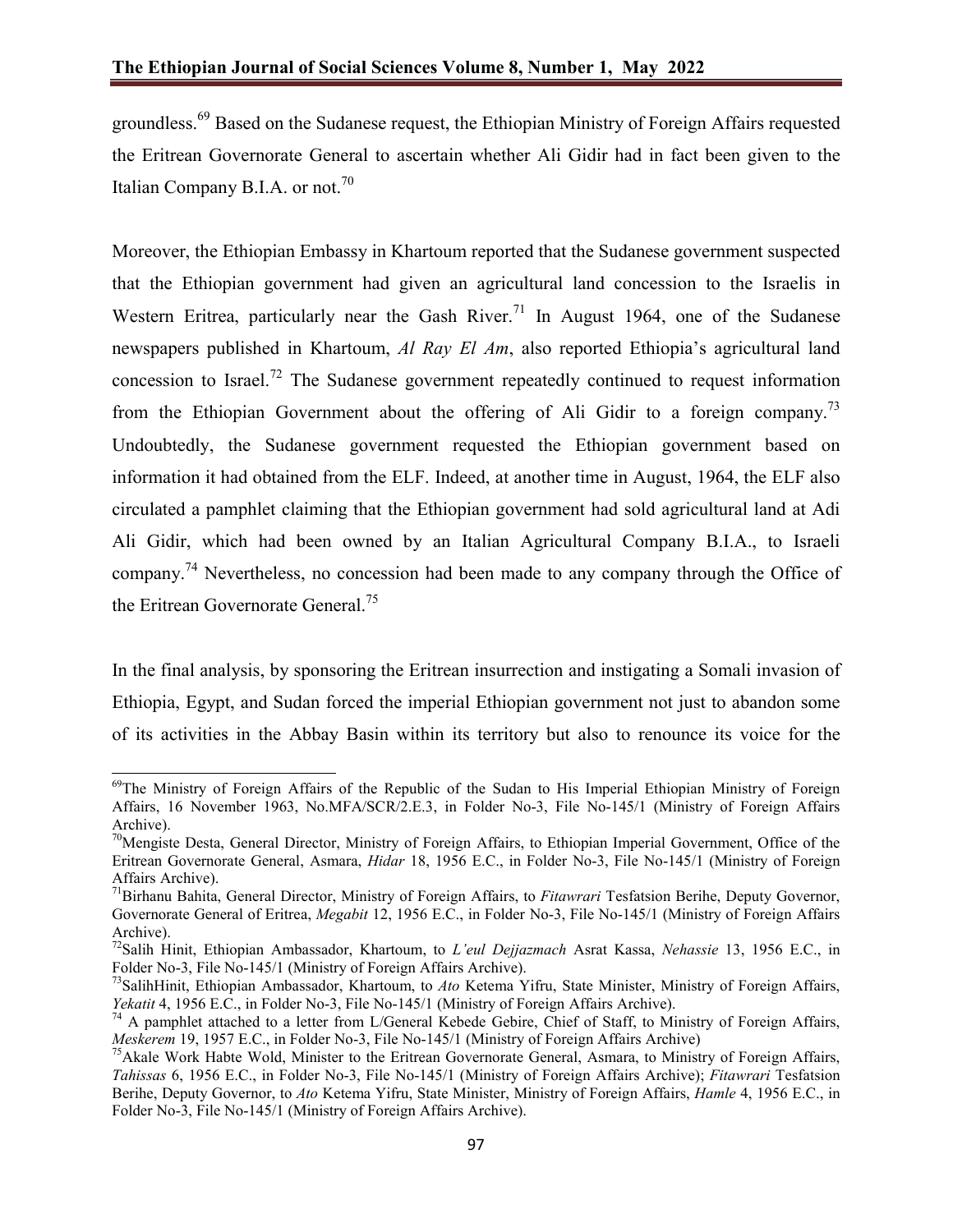principle of equitable and fair utilization of the Nile waters. In the 1960s, the Imperial government's attempt at fostering a friendly relationship with Egypt and the Sudan now took precedence over Ethiopia's national water security interests and concerns. This was, in part, a result of Egypt's subversive activities against the sovereignty and territorial integrity of the country but it also reflected the nature of the 1960s policy of the aging Emperor who tended more and more to avoid or to ignore thorny issues such as the Nile, and instead to concentrate on external diplomatic affairs that yielded immediate reward and prestige. In the 1960s, the Pan-African movement played a key role in contributing to diplomatic initiatives and helping to improve the relations between Ethiopia and Egypt. The Organization of African Unity (OAU) helped Emperor Haile Selassie and President Nasser to form a lifelong friendship and somewhat reduced Egypt's hostility to Ethiopia.<sup>76</sup> Nevertheless, the foundation of the OAU and the subsequent apparent rapprochement between the two leaders did not completely stop Egypt's support for the Eritrean insurgents<sup>77</sup> Egypt temporarily stopped its support for the ELF and it moved its base to Syria.<sup>78</sup> Furthermore the rapprochement did not make the Nile issue a source of cooperation between Ethiopia and Egypt. But apparently the Imperial Ethiopian government, which had faced a real threat to its security, sidestepped the agenda of developing the Nile River fearing that the issue would make its relations with Egypt more complicated and internal security problems worse.

From 1963 onwards, therefore, as the Emperor ignored the Nile issue and Nasser seemed to revise to some extent his policy of subversion against the Ethiopian government.<sup>79</sup> Emperor Haile Selassie made trips to Cairo in 1963,  $80$  1966,  $81$  and 1969.  $82$  As reports now available about the two leaders' discussion indicate, they never raised the Nile issue, rather they focused on other current issues such as: strengthening the OAU and relations among African states, the Arab-Israel conflict, and other international issues. Particularly, during the emperor's official visit to

 $^{76}$  Spencer, 308–309.<br> $^{77}$ Shumet, 131.

<sup>78</sup>Erlich, *Ethiopia and the Middle East*, 139.

<sup>79</sup>*Ibid.*; Spencer, 309.

<sup>80</sup>*The Ethiopian Herald,* Vol. IV, No.561, 5 November 1963; *The Ethiopian Herald,* Vol. IV, No.562, 6 November 1963.

<sup>81</sup>*The Ethiopian Herald,* Vol. VI, No.546, October 16, 1966; *The Ethiopian Herald,* Vol. VI, No.547, 18 October 1966.

<sup>82</sup>*The Ethiopian Herald,* Vol. VII, No.446, 17 June 1969.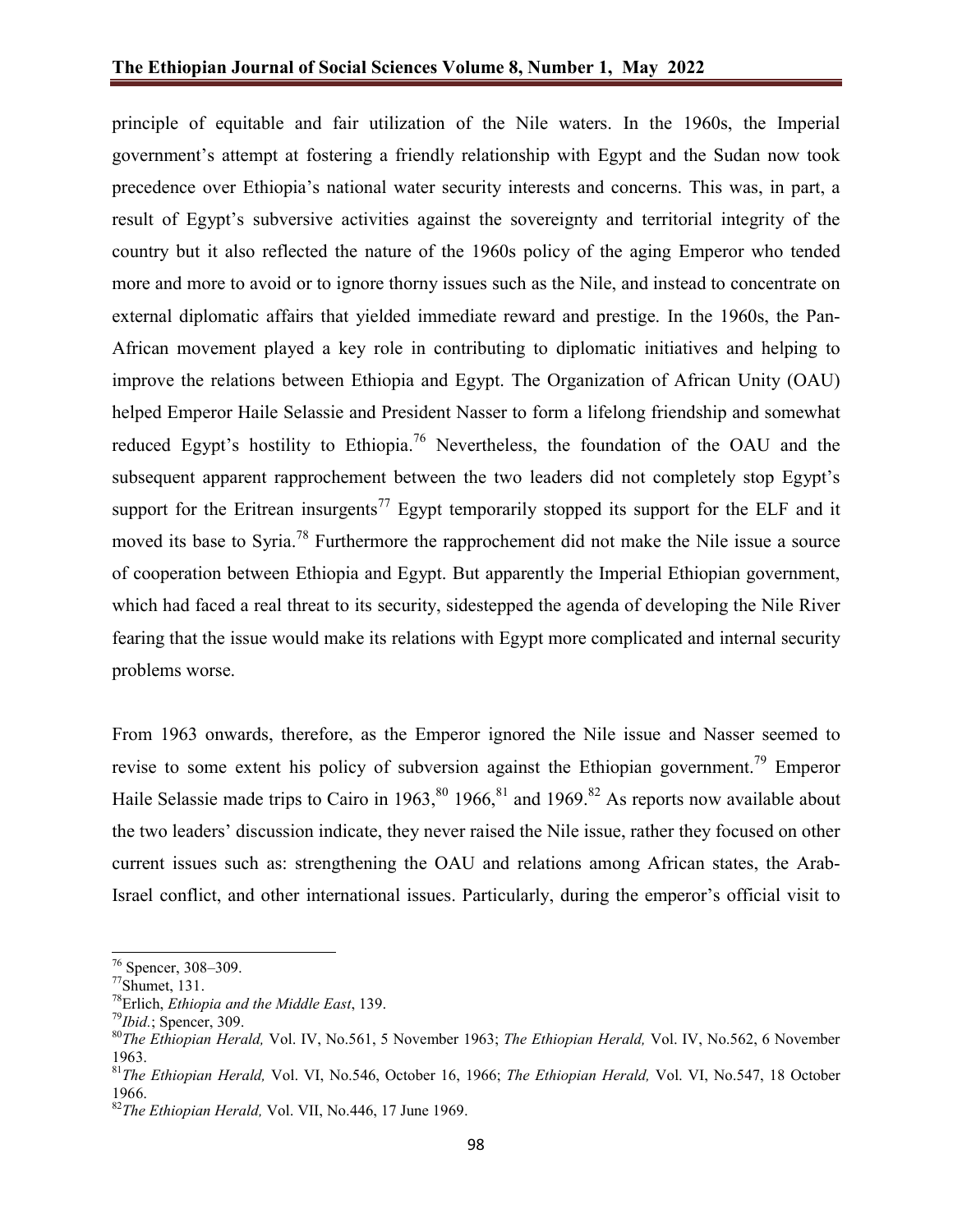Cairo in 1966, $83$  the two leaders seemed to reach a consensus not to raise issues, like the Nile, which would be likely to create a rift in the relations between African states. Emperor Haile Selassie also maintained close personal relations with Nasser's successor, President Anwar Sadat. Reportedly, the Emperor was also said to have promised Sadat during the Tenth Annual Summit of the OAU in May 1973 that he would not construct any work on the Abbay River without prior agreement among the basin states. $84$  Furthermore, during the October 1973 Arab-Israel war, the Imperial Ethiopian government, which was being pressured by Sadat and Colonel Gaddafi who were threatening to move the headquarters of the OAU away from Addis Ababa,<sup>85</sup> made a decision to break off diplomatic relations with Israel.<sup>86</sup> Apparently, in view of the growing armed struggle in Eritrea and the boundary problem with Somalia, Addis Ababa broke off diplomatic relations with Israel to show the Arab world that it was neutral regarding their conflict with Israel. However, the action did not solve these problems that Ethiopia still faced and the Arabs, to Ethiopia's dismay, continued to support the Eritrean insurgents.

Similarly, the Imperial Government of Ethiopia, which had sidestepped the Nile issue, was able to smooth over its relations with the Sudan. Since the middle of the 1960s, ignoring the Nile issue, the resolution of the boundary question and the establishment of good neighborly issues began to appear on the agenda of the diplomatic relations between Ethiopia and the Sudan. Accordingly, in almost all their meetings held in 1965, 1966, 1967, 1968, 1971, and 1972, the delegates of the two countries stressed their desire to collaborate in solving particularly the boundary problem and to stop hosting insurgents from each other's territory.<sup>87</sup> It seems that both Ethiopia and the Sudan increasingly tried to resolve the border issue, as part of their effort to suppress domestic conflict with the support of the other.

Colonel Ja'far Muhammad Nimeiri, who seized power in Sudan through a military coup d'état on 25 May 1969,<sup>88</sup> made a tangible effort to improve the diplomatic relations between Ethiopia and the Sudan. Nimeiri promised the Emperor that he would respect earlier agreements between

<sup>83</sup>*The Ethiopian Herald,* Vol. VI, No.547, 18 October 1966.

<sup>84</sup>Erlich, *Ethiopia and the Middle East*, 173.

<sup>&</sup>lt;sup>85</sup> Ministry of Foreign Affairs Press and Information Department, "News", 3 May 1973.

<sup>86</sup>*Ibid.*

<sup>87</sup>Regassa, 88–100.

<sup>&</sup>lt;sup>88</sup>Biong Kuol Deng, "Cooperation between Egypt and Sudan over the Nile River Waters: The Challenges of Duality", *African Sociological Review* (11, 1, 2007), 51.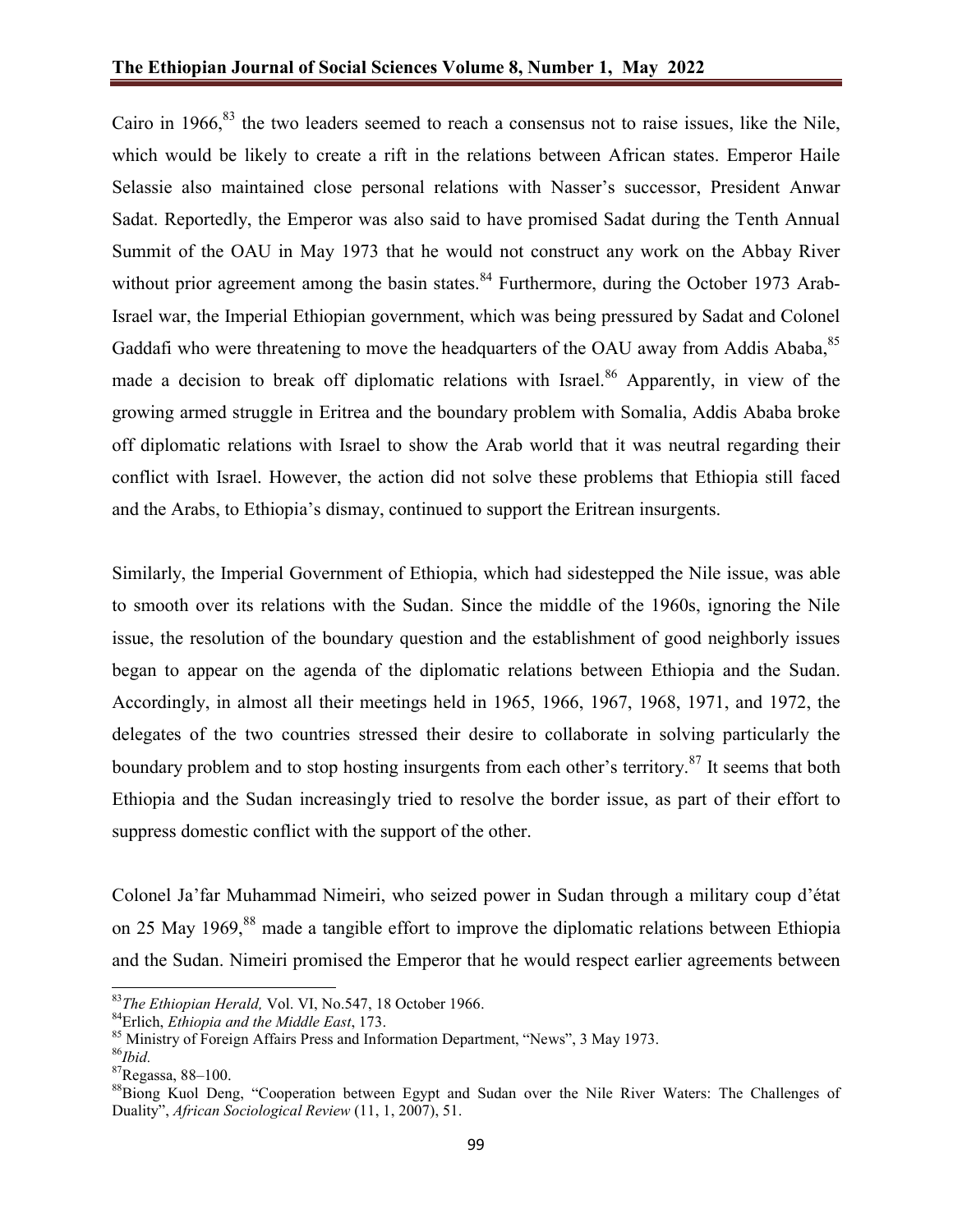the two countries concerning eliminating subversive activities, i.e. the Eritrean rebels.<sup>89</sup> In return, obviously, Nimeiri implored the Emperor to do something about the settlement of the conflict between Khartoum and the Southern Sudanese Liberation Movement (SSLM).<sup>90</sup> Indeed, Emperor Haile Selassie played a key role in arranging the Addis Ababa Peace negotiations between Khartoum and the SSLM secessionists in  $1972<sup>91</sup>$  to end the 17 years' of bloody civil war (1955–1972) in Sudan.

# **Hydropolitics of the Nile and the Eritrean Armed Struggle, 1974–1991**

The early 1970s saw a complete shift of Cold War realignments of the Sudan, Egypt, and Ethiopia that became a landmark in the history of the hydropolitics of the Nile. President Jaafar Nimeiri of the Sudan completely broke off Sudan's alliance with the Soviet Union and turned to the United States in 1972.<sup>92</sup> In 1973, President Anwar El Sadat reoriented Egypt from being a close ally of the Eastern Bloc (1952–1973) toward the Western bloc.<sup>93</sup> On the other hand, the *Derg*, the military junta that brought imperial rule to an end in 1974, eventually shifted Ethiopia's alignment from the Western bloc to the Eastern bloc. These 180 degree Cold War realignments would have a tremendous impact on the Nile and the Eritrean issues.

Following the 1974 Revolution, the new Ethiopian government named the Provisional Military Administrative Council (PAMC) or the *Derg* followed more or less Emperor Haile Selassie's pattern of foreign policy. Therefore, the new Ethiopian government decided to maintain smooth relations with the surrounding Arab countries in general, and Egypt and the Sudan, in particular. This became abundantly clear when Addis Ababa sent a high-level delegation to Khartoum and Cairo in October 1974. Although the main objective of Ethiopia's delegation was to request the governments of the Sudan and Egypt to cease supporting the Eritrean insurgents and to restrain their attacks against the new government of Ethiopia,  $94$  it also reportedly assured Cairo and

<sup>89</sup>*The Ethiopian Herald*, Vol. IX, No. 254, 2 November 1971.

<sup>&</sup>lt;sup>90</sup>The Ethiopian Herald, Vol. IX, No. 305, 31 December 1971.

<sup>91</sup>*The Ethiopian Herald*, Vol. XXIX, No. 354, 29 February 1972; *The Ethiopian Herald*, Vol. XXIX, No. 378, 28 March 1972.

<sup>92</sup>Johnson, 36.

<sup>93</sup> Paul B. Henze, *Flexible Opportunism: Three Essays Examining Soviet Strategy as Applied to Egypt, the Nile Valley and the Horn of Africa* (Kansasville: Published by Foreign Area Research, Inc., 1986), 30–31.

<sup>94</sup>*The Ethiopian Herald*, Vol. XXX, No. 1165, 24 October 1974; *The Ethiopian Herald*, Vol. XXX, No. 1166, 25 October 1974; *The Ethiopian Herald*, Vol. XXX, No. 1167, 26 October 1974.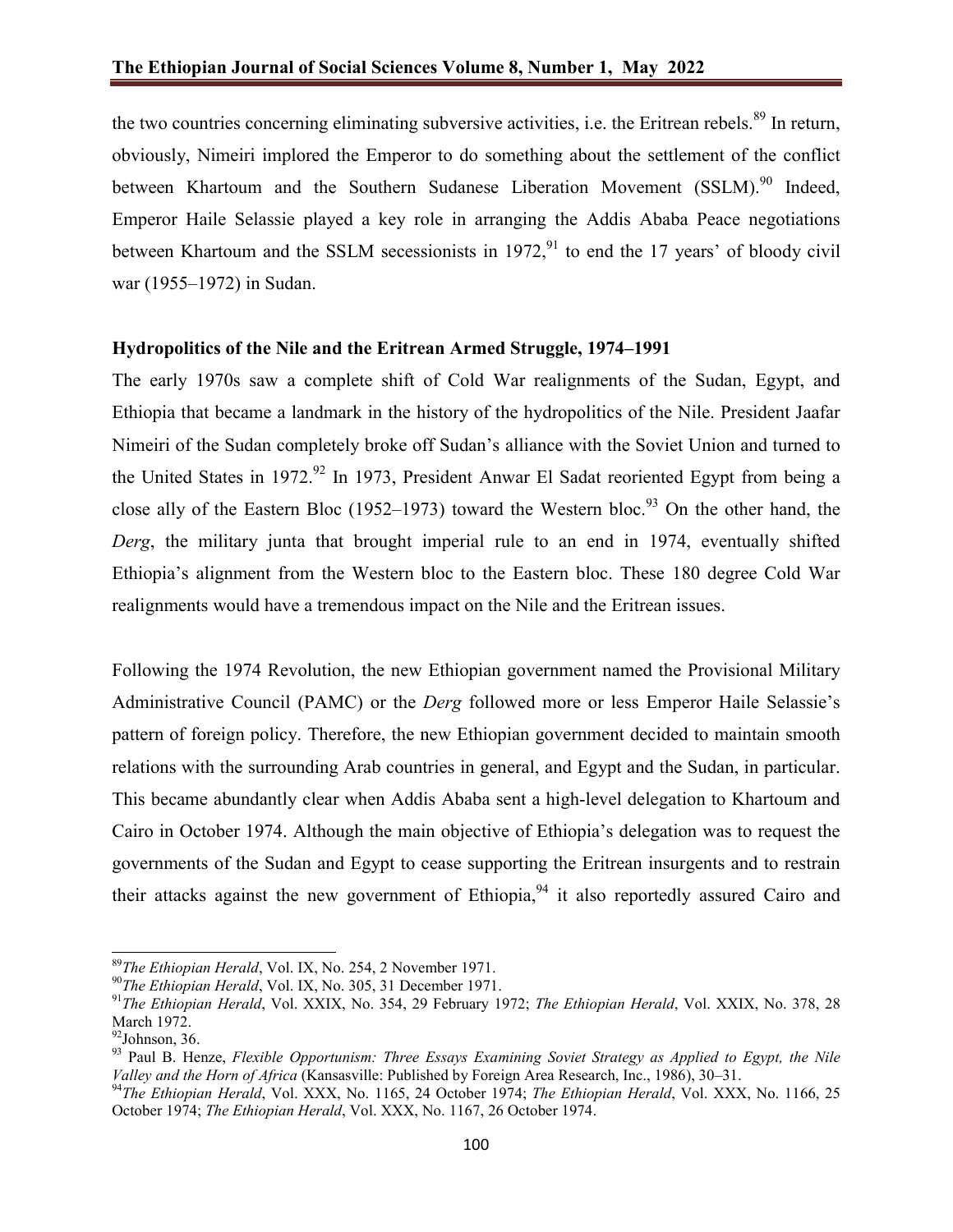Khartoum of the readiness of the new Ethiopian government to settle the Nile question peacefully.<sup>95</sup>

Nevertheless, in February 1975, the *Derg* launched a determined military offensive against the Arab-backed Eritrean secessionists, who held almost all of Eritrea and were besieging the city of Asmara.96 During this period of transition, the *Derg* launched a continuous rhetorical propaganda campaign against Arab schemes for a holy war (*jihad*) aimed at destroying the Ethiopian state. 97 The *Derg* considered most Arab countries as reactionary and the pawns of imperialism as well as "historic enemies". Therefore, the relations between Ethiopia, on the one hand, and Egypt and the Sudan, on the other, deteriorated. In 1976, the Ethiopian ambassador in Khartoum, Yilma Taddassa, explained the reason behind the *Derg*'s massive propaganda campaign against some Arab countries as follows: "Since these Arab countries keep on their threat to Ethiopia's national security, rather than showing goodwill and understanding the Ethiopian government, as any government in a similar situation is obliged to do, first, preferred to make its people aware of external enemy plots against their unity."<sup>98</sup> Undoubtedly, the fact that the two downstream countries of the Nile continued to threaten peace and stability in Ethiopia by providing the armed struggle in Eritrea with moral and material support was the motivation for the *Derg*'s propaganda rhetoric. As will become evident later, particularly President Anwar Sadat of Egypt and President Jaffar Nimeiri of the Sudan were regarded by the *Derg* as masterminding a new *jihad* against Ethiopia.

Indeed, in 1976, President Nimeiri's policies moved away from neutrality to open hostility against the *Derg*. <sup>99</sup> It should be noted that Sudan's foreign policy towards Ethiopia after the Revolution of 1974 had at first been characterized by vacillation and a lack of clarity. The Sudan had been forced to act as moderator between the Military government and the Eritrean insurgents

95Yilma Taddesse, ambassador of Provisional Military Government of Socialist Ethiopian, in Khartoum, to *Ato* Kifle Wodajo, Minister of Foreign Affairs, *Miazya* 7, 1968 E.C. folder no-3, file no-638. (Ministry of Foreign Affairs Archive).

<sup>96</sup> Colin Legum and Bill Lee, *Conflict in the Horn of Africa*, (London: Rex Collings Ltd., 1977), 17. <sup>97</sup>*Ibid.*, 19.

<sup>98</sup>Yilma Taddesse, ambassador of Provisional Military Government of Socialist Ethiopian, in Khartoum, to *Ato* Kifle Wodajo, Minister of Foreign Affairs, *Miazya* 7, 1968 E.C. folder no-3, file no-638 (Ministry of Foreign Affairs Archive).

<sup>&</sup>lt;sup>99</sup> Ministry of Foreign Affairs, Provisional Military Government of Socialist Ethiopia, "Press Release", Addis Ababa, 1 February 1977.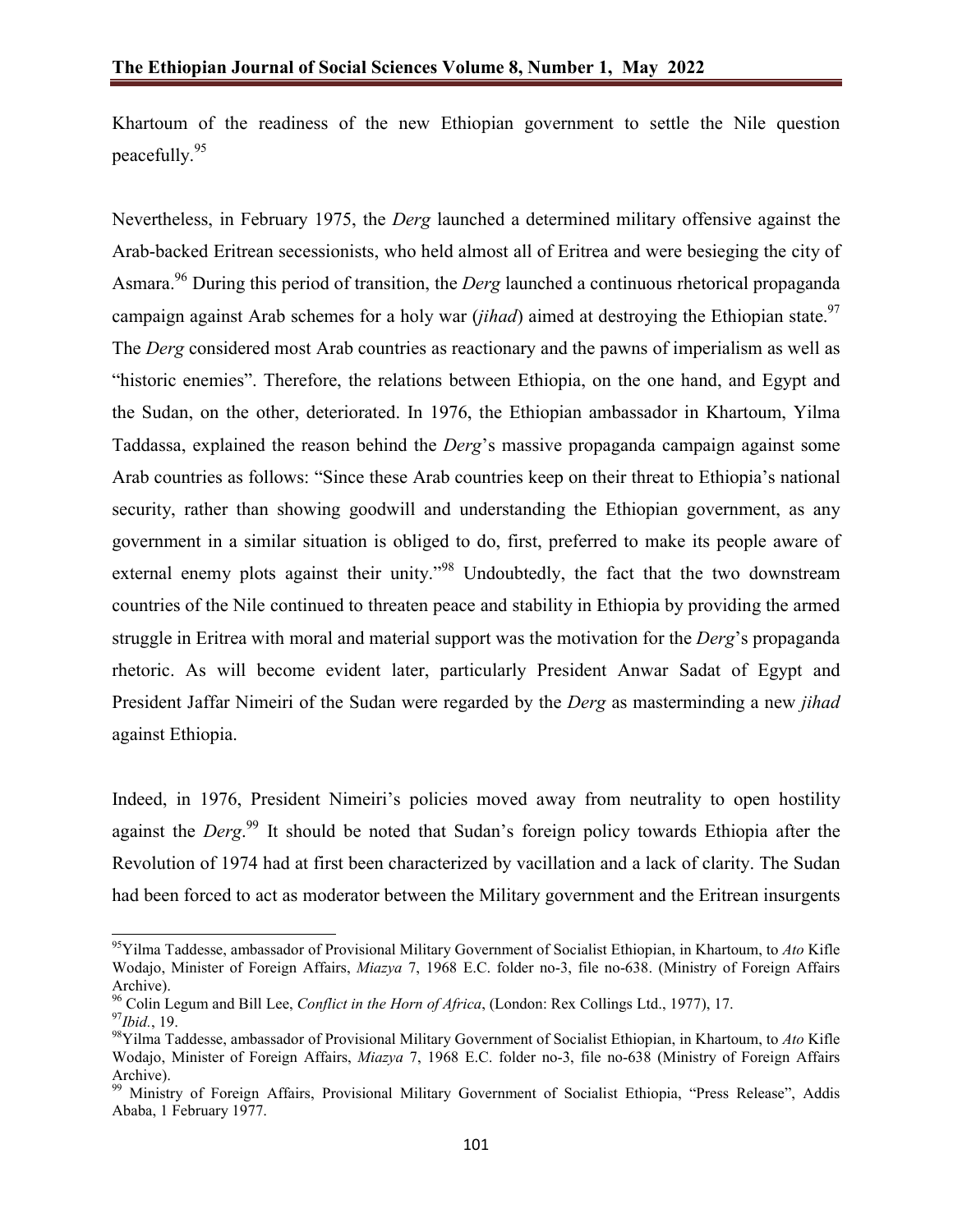from 1974 to 1976. That was why, at the beginning of 1977, the Ethiopian Ministry of Foreign Affairs denounced Nimeiri as a leader ". . . lacking in good faith and indeed subverting the peace efforts of the Provisional Military Government while posing to the world as a mediator".<sup>100</sup> As a result, the Ethio-Sudanese relationship became downgraded to low-level diplomacy in 1976. In that same year, the Ethiopian Foreign Minister was said to have explicitly warned the Sudanese Minister for Information, Mading de Garang, during his state visit in Addis Ababa, that unless Khartoum refrained from providing the Eritrean rebels with logistical support, as a countermeasure the Ethiopian government would be obliged to support the anti-Sudanese government forces that had rejected the Addis Ababa Agreement of  $1972$ <sup>101</sup>

For its part, in February 1976, Khartoum accused Addis Ababa of frequent acts of aggression by the Ethiopian air force, which it claimed had violated its airspace.<sup>102</sup> On 1 March 1976 the Ethiopian government acknowledged that there had been a few violations of Sudanese airspace by Ethiopian planes, though these had not been deliberate, and expressed its commitment to maintaining peaceful relations with Sudan.<sup>103</sup> On 29 May 1976, a leading member of the *Derg*, Major Birihanu Bayah, chairman of the Legal Affairs Committee of the PMAC, paid a three-day state visit to Khartoum to request Nimeiri's assistance as mediator in the war in Eritrea.<sup>104</sup> However, Ethiopia's initiative for peaceful neighborly relations quickly collapsed when some Sudanese officers, led by former Prime Minister Said Saddiq al-Mahdi, mounted an abortive coup against Nimeiri in July 1976 and Nimeiri subsequently claimed Ethiopian involvement in the plot.<sup>105</sup> After the July coup attempt, the rift between the Sudan and Ethiopia visibly widened.

Following the July 1976 coup attempt in Khartoum, President Sadat and President Nimeiri signed the mutual defense agreement known as the "Charter of Integration".<sup>106</sup> In their joint

<sup>100</sup>*Ibid.*

 $101$ Johnson, 59.

<sup>&</sup>lt;sup>102</sup> Ministry of Foreign Affairs, Provisional Military Government of Socialist Ethiopia, "Press Release", Addis Ababa, 1 March 1976.<br><sup>103</sup>*Ibid*.

<sup>&</sup>lt;sup>104</sup>The Ethiopian Herald, Vol. XXXIV, No. 124, 30 May 1976; *The Ethiopian Herald*, Vol. XXXIV, No. 126, 2 June 1976.

<sup>&</sup>lt;sup>105</sup>Legum and Lee, 67.

<sup>&</sup>lt;sup>106</sup> Ministry of Foreign Affairs, Provisional Military Government of Socialist Ethiopia, "Press Release", Statement by Comrade Lt. Colonel Mengistu Haile-Mariam, Chairman of the Provisional Military Administrative Council of Socialist Ethiopia to the Fourteenth Assembly of Heads of State and Government of the Organization of African Union, Libreville, Gabon, 2–5 July, 1977.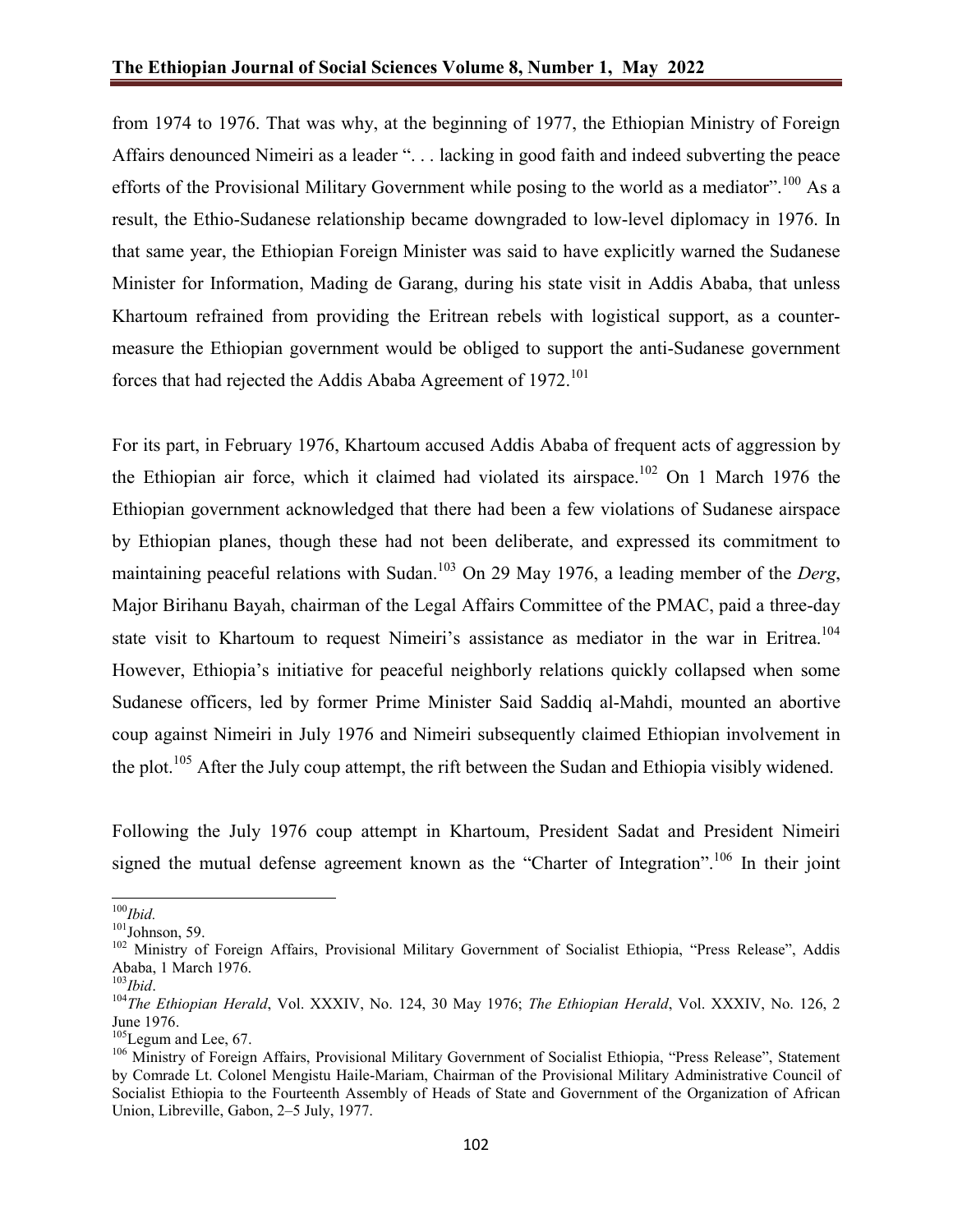statement, the two leaders declared that: "there are links between the security of the two countries in view of geographical and historical factors and the vital role played by the Nile valley . . ."<sup>107</sup> Mengistu, who denounced the agreement as an "unholy alliance" in his address to the nation, said that: "It has been clear . . . as to why this mutual defense agreement was signed and against whom it was directed."<sup>108</sup> Mengistu also accused the Sudanese and Egyptian troops concentrated along the Ethio-Sudanese boundary of being there to reinforce the Eritrean insurgents with heavy artillery and tanks.<sup>109</sup>

Under the "Charter of Integration", which was underwritten by an Egyptian guarantee of military support, Nimeiri began to denounce publicly the regime in Addis Ababa.<sup>110</sup> In January 1976, the two countries cut diplomatic ties and Addis Ababa and Khartoum recalled their ambassadors.<sup>111</sup> As a result, with Egypt openly supporting Sudan, the general deterioration in relations between Addis Ababa and Khartoum of 1976 reached the brink of war in January 1977. President Sadat, who called the Egyptian–Sudanese joint assembly in Cairo in 1977 the "Unified Congress of the Nile Valley", stated at this congress that Egypt would openly defend Sudan against possible Ethiopian aggression.<sup>112</sup> In the middle of the 1970s and the early 1980s, Khartoum's support for the Eritrean secessionists and other anti-*Derg* forces<sup>113</sup> was paralleled by the *Derg*'s support for the Southern Sudanese guerrillas known as *Anyannya*-2.

The *Derg* also claimed Ethiopia's right to the waters of the Nile. It declared its hydropolitical position in March 1977 at the UN Conference on Water held at Mar del Plata, Argentina. The Ethiopian delegation to the conference stated that Ethiopia declared its readiness to negotiate an accord on the use of the Nile waters resources with the co-basin states; but if such an agreement

<sup>109</sup> Ministry of Foreign Affairs, Provisional Military Government of Socialist Ethiopia, . . .12 April 1977.

<sup>107</sup> Quoted in Yacob Arsano, *Ethiopia and the Nile: Dilemmas of National and Regional Hydropolitics* (PhD Diss., University of Zurich, 2007), 91.

<sup>&</sup>lt;sup>108</sup> Ministry of Foreign Affairs, Provisional Military Government of Socialist Ethiopia, "Press Release", Address to the Nation by Lt. Colonel Mengistu Haile-Mariam, Chairman of the Provisional Military Administrative Council of Socialist Ethiopia on Sudanese Regime's Aggression against Ethiopia, 12 April 1977.

<sup>&</sup>lt;sup>110</sup>The Ethiopian Herald, Vol. XXXIV, No. 302, 29 December 1976; Ministry of Foreign Affairs, Provisional Military Government of Socialist Ethiopia, "Press Release", Colonel Dr. Feleke Gedle-Ghiorgies, Minister of Foreign Affairs handed to Mr. Eteki Mboumoua, Head of the Organization of African Unity, a Memorandum on Sudan's Act of Aggression, 11 April 1977.

<sup>&</sup>lt;sup>111</sup>Legum and Lee, 67.<br><sup>112</sup>Yacob, 91.

 $113$ Johnson, 87.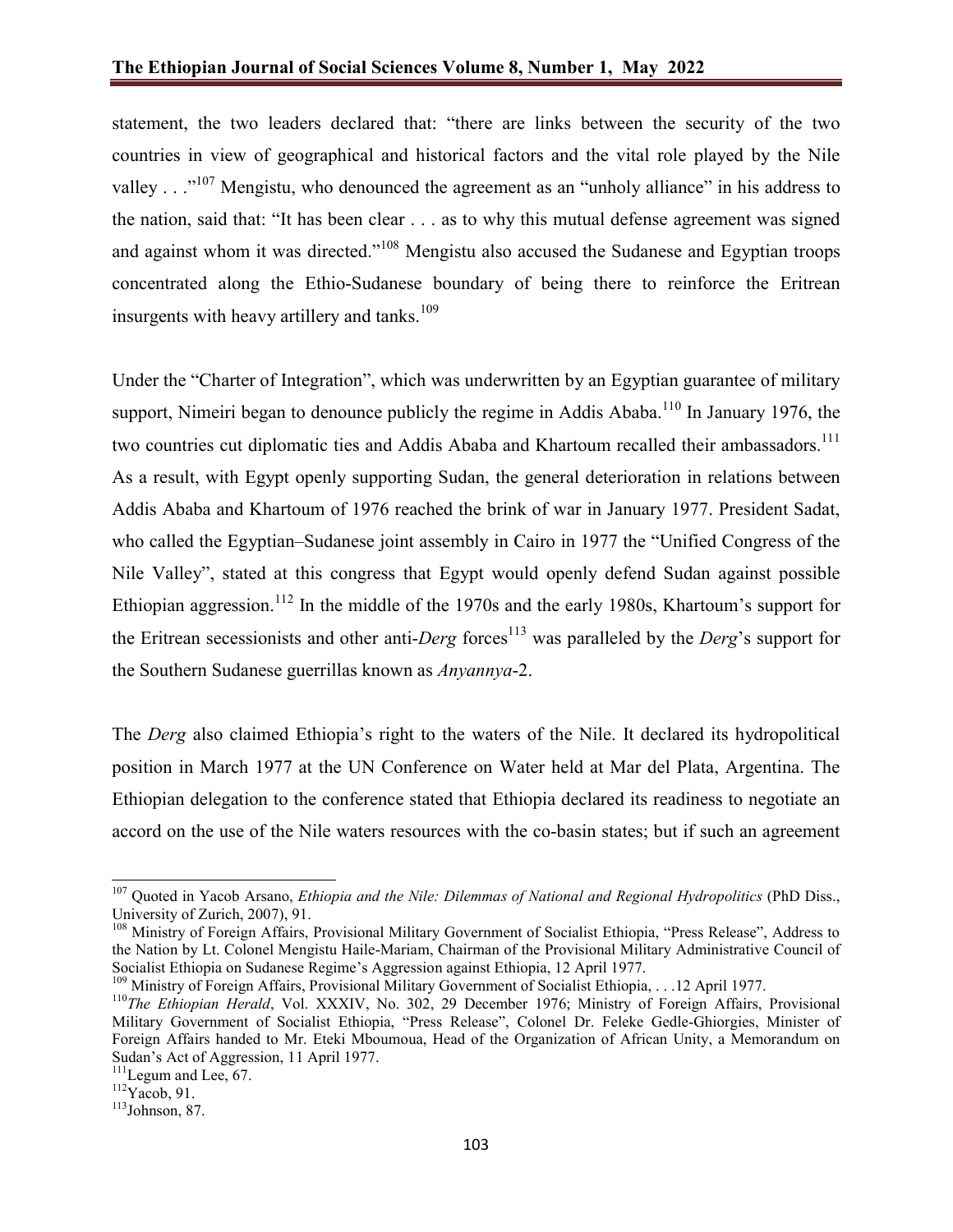could not be worked out, Ethiopia declared that it had the right to develop the Nile within its territory without consulting Egypt and the Sudan.<sup>114</sup> Moreover, in 1977 Ethiopia announced that over the short term as many as 90,000 hectares in the Blue Nile Basin and 70,000 in the Baro-Akobo Basin would be brought under irrigation.<sup>115</sup> However, it seems that Ethiopia's announcement of projected irrigable hectares of land in 1977 was more likely political rhetoric than national water-sector development plans supported by facts on the ground.

The change of ideology and alignment in Ethiopia strongly influenced Cairo's views on the Horn of Africa and, as a result, it forced the Egyptian leaders to pay more attention to developments in the country containing the source of the Nile. Naturally enough, Egypt was greatly worried about an increasing friendship between Ethiopia and the Soviet Union. It was equally concerned about the sources of its lifeblood, the Nile River, falling into the hands of the Soviets, who had been expelled from Egypt less than two years after the Aswan High Dam had been completed.<sup>116</sup> One should not discard the possibility that the Soviets might use the Nile card to threaten Egypt's leaders. Egypt, therefore, took an aggressive political stand and tried to topple the military regime in Ethiopia. Egypt played a major role in Ethiopia's politics from outside by arming, funding and providing logistics to anti-*Derg* forces – mainly the Eritrean insurgents and the invading Somali army. Nonetheless, although the Ethiopian leadership was reportedly in an optimistic mood concerning Soviet interest in the Nile and the hope of obtaining financial and technical assistance to harness the river, for a reason which is not known, nothing came out of the Ethiopian–Soviet alliance with regard to the Nile waters development projects.<sup>117</sup> As a result, the Soviets did not make Ethiopia a showcase for other African countries by harnessing the Nile River and hence boosting its economy rather than by flooding it with armaments.

The Eritrean People's Liberation Front (EPLF), which had split from the ELF in 1970 emerged as the dominant rebel force as early as 1977, continued to receive moral and material support from Egypt, the Sudan, and other Arab countries. On 29 January 1977, Brigadier General Teferi

114Izadin Ali, Minister of Mineral, Energy and Water Resources, to *Ato* Haylu Yimenu, *teqedami* Minister, Provisional Military Government of Socialist Ethiopian, Office of the Chairman of the Council of Ministers, *Hamle*7, 1970 E.C. folder no-1, file no-3-14/2 (Ministry of Foreign Affairs Archive) <sup>115</sup>*Ibid.*

 $116$ Henze, 86.

<sup>117</sup>Erlich, *The Cross and the River*, 169.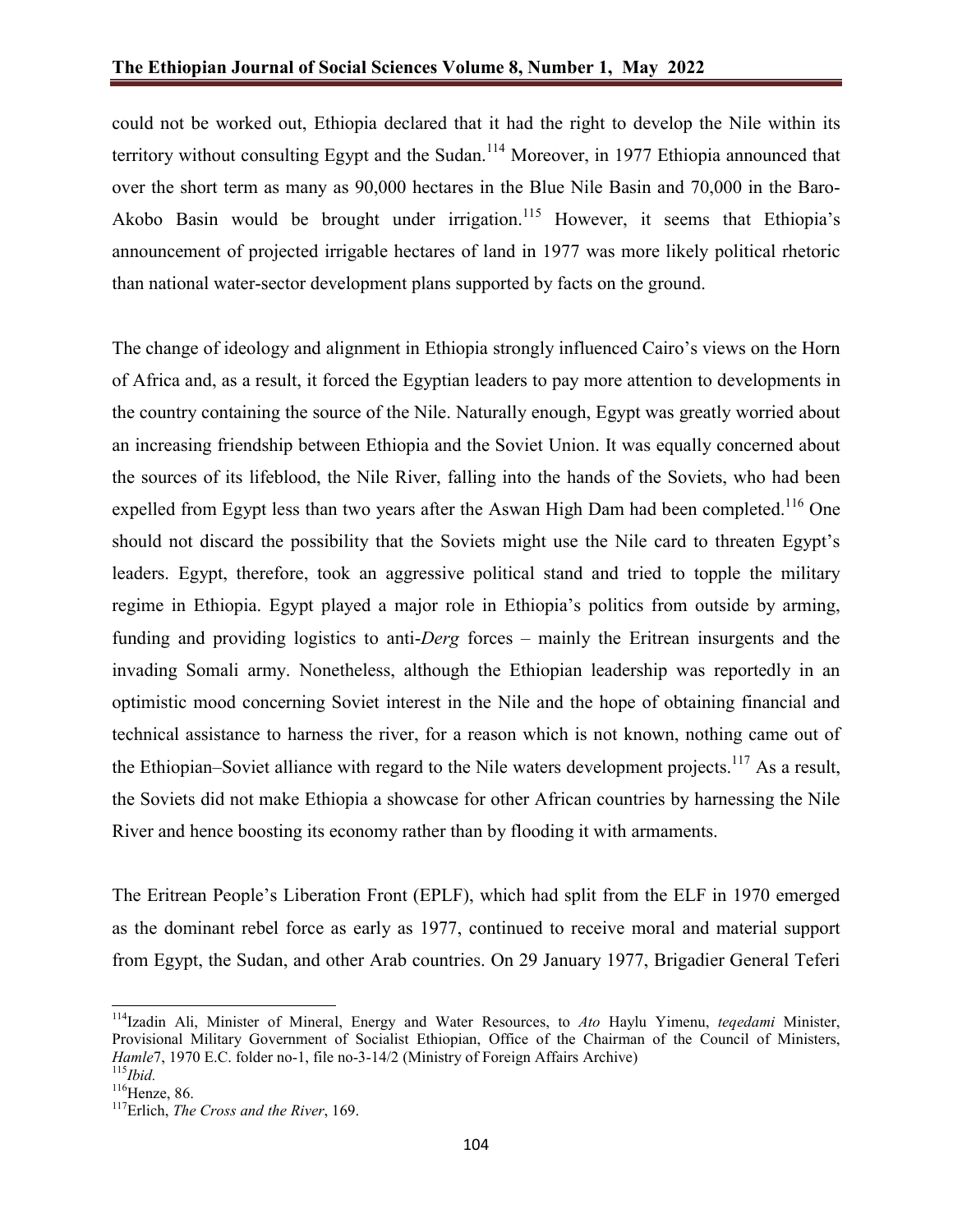Bante, chairman of the Provisional Military Administrative Council, in a long speech, denounced the Sudan for harboring insurgents fighting against the territorial integrity of Ethiopia. He further said that the "cloud of danger [was] hovering over the skies" of Ethiopia, masterminded by the United States and some reactionary Arab countries in the region.<sup>118</sup> After Colonel Mengistu Haile-Mariam had emerged at the top of the PMAC leadership in February 1977,  $19$  in his sensational speeches to the people of Ethiopia, he began to give disproportionate emphasis to allegations of "a big plot" against the Ethiopian state engineered by imperialism and reactionary Arab countries. On 1 March 1977, the Ethiopian Ministry of Foreign Affairs commented on certain statements emanating from Khartoum on the occasion of the meeting of the three leaders of Egypt, Sudan and Syria, who were said to have worked to turn the Red Sea into an "Arab Lake". 120

On 19 March 1977 the Ministry of Foreign Affairs went further. It criticized Egypt and the Sudan as historic enemies of the Ethiopian people, using strong words: ". . . the reactionary Arab countries have now embarked on a make-belief [*sic*] course of action guided by no higher principle other than their venomous hatred for the Ethiopian people."<sup>121</sup> The press release, citing the government-owned newspapers of Cairo –*Egyptian Daily* and *Al Akbar* – stated that two Egyptian parliamentarians and Central Committee members of the ruling party, Mohammed Redwan and Fetih Alkilani were visiting "liberated areas" of the Eritrean armed insurgents. <sup>122</sup>

In April 1977 the Ethiopian government, in its memorandum to the OAU, strongly denounced Sudan's acts of aggression. The memorandum stated that Nimeiri's government was continuing to provide dissident elements operating against the Ethiopian government with morale and arms support as well as training facilities and sanctuary.<sup>123</sup> At that time, besides the Eritrean

<sup>118</sup>*The Ethiopian Herald*, Vol. XXXIV, No. 326, 30 January 1977.

<sup>119</sup>Bahru Zewde, *A History of Modern Ethiopia, 1855-1991* (Addis Ababa: Addis Ababa University Press, Second ed., 2002), 253.

<sup>&</sup>lt;sup>120</sup> Ministry of Foreign Affairs, Provisional Military Government of Socialist Ethiopia, "Press Release", Addis Ababa, 1 March 1977.

<sup>&</sup>lt;sup>121</sup> Ministry of Foreign Affairs, Provisional Military Government of Socialist Ethiopia, "Press Release", Addis Ababa, 19 March 1977.

<sup>122</sup>*Ibid.*

<sup>&</sup>lt;sup>123</sup> Ministry of Foreign Affairs, Provisional Military Government of Socialist Ethiopia, "Press Release", Colonel Dr. Feleke Gedle-Ghiorgies, Minister of Foreign Affairs handed to Mr. Eteki Mboumoua, Head of the Organization of African Unity, a Memorandum on Sudan's Act of Aggression, 11 April 1977.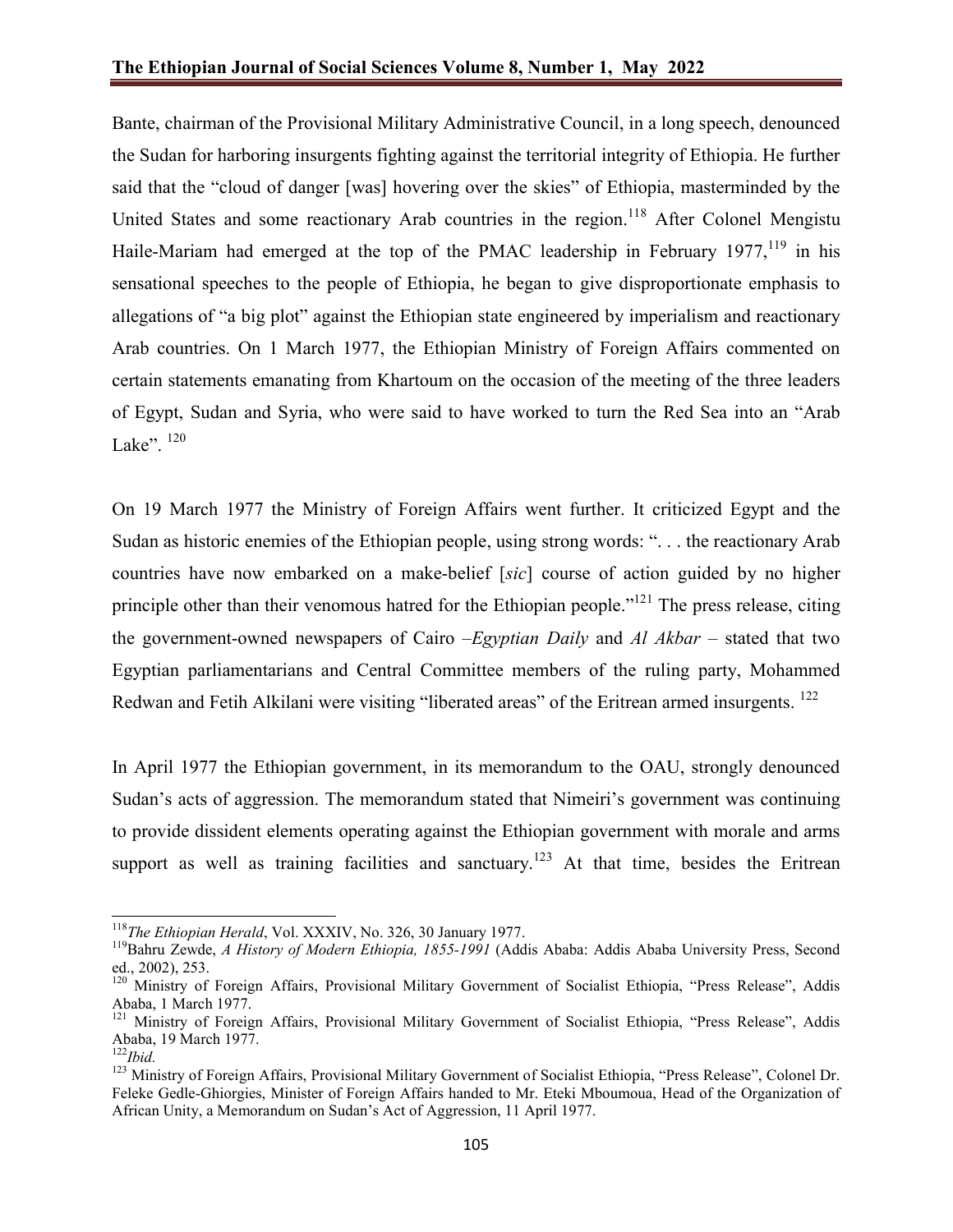dissidents, Khartoum had already begun to provide the Ethiopian Democratic Union (EDU) with military bases and propaganda facilities through Radio Omdurman.<sup>124</sup> Mengistu also accused Sudanese and Egyptian troops concentrated along the Ethio-Sudanese boundary of being there to reinforce the Eritrean insurgents and the Ethiopian Democratic Union fighters with heavy artillery and tanks.<sup>125</sup> According to one source, during the second half of 1977, Cairo dispatched more than 10,000 Egyptian troops to the Ethio-Sudanese border, particularly in the province of Kassala, with the aim of providing the Eritrean insurgents with rearguard support. Some of the Egyptian tanks as well as technicians were also later said to have fought inside Eritrea on the side of the insurgents against Ethiopian forces.<sup>126</sup>

After Ethiopia had gained its victory over the Somali forces in 1978, its army with its morale launched a counter-offensive against the Eritrean guerrillas and won back, for a time, most of the province of Eritrea. The new assertiveness of the Military government after the Ogaden War further indicated to Egypt that the Ethiopians wanted to turn to economic development using the Nile waters. Indeed, Egypt's suspicions were later shown to be well founded by the Military government's proclamation of the "National Revolutionary Development Campaign" in October 1978. The rationale behind the proclamation was stated as follows: "Whereas, the broad masses, having through great determination vanquished their external and internal enemies that had challenged their Revolution and unity, have declared . . . their readiness to carry out a revolutionary campaign in the field of development."<sup>127</sup> The Military government's "Green" *Zamacha* (campaign) was supposed to be realized by using the Abbay and other rivers for irrigation.<sup>128</sup> In practical terms, at that time the Military government had also already completed the establishment of the Valley Development Authority with the aim of planning the use of water resources within Ethiopian territory as well as empowering the Ministry of Agriculture to

<sup>124</sup>*Ibid.*

<sup>&</sup>lt;sup>125</sup> Ministry of Foreign Affairs, Provisional Military Government of Socialist Ethiopia, "Press Release", Address to the Nation by Lt. Colonel Mengistu Haile-Mariam, Chairman of the Provisional Military Administrative Council of Socialist Ethiopia on Sudanese Regime's Aggression against Ethiopia, 12 April 1977.

<sup>&</sup>lt;sup>126</sup>The Ethiopian Herald, Vol. XXXIV, No. 750, 16 February 1978.

<sup>&</sup>lt;sup>127</sup>Negarit Gazeta, 38<sup>th</sup> Year. No. 4, Proclamation No. 156, Addis Ababa, 29 October, 1978.

<sup>128</sup>Izadin Ali, Minister of Mineral, Energy and Water Resources, to *Ato* Haylu Yimenu, *teqdami* Minister, Provisional Military Government of Socialist Ethiopian, Office of the Chairman of the Council of Ministers, *Hamle*7, 1970 E.C. folder no-1, file no-3-14/2 (Ministry of Foreign Affairs Archive).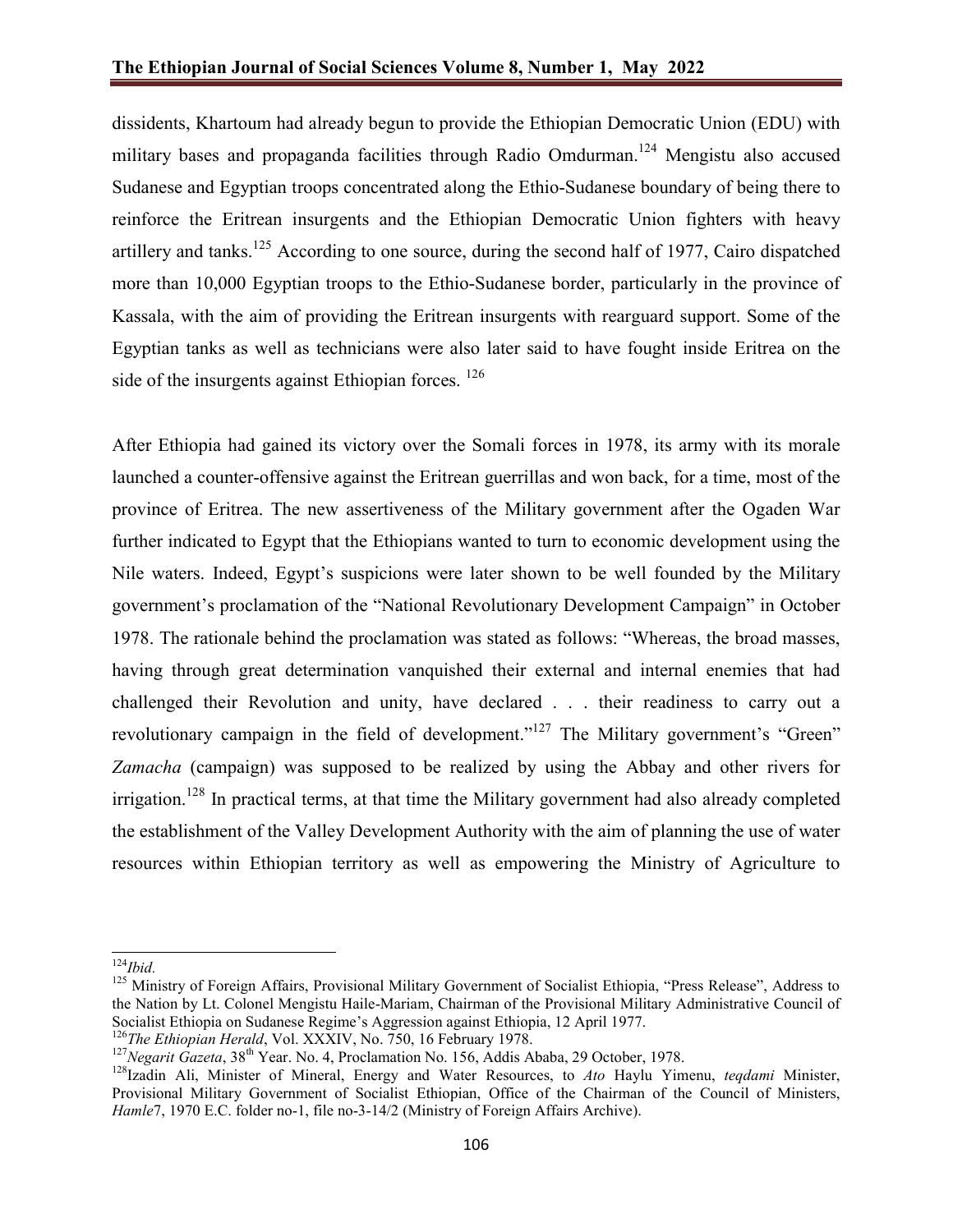commence some irrigation projects.<sup>129</sup> Moreover, it was also reported that in 1978 the Ethiopian government had ordered its engineers and economists to carry out irrigation feasibility studies in the Lake Tana area.<sup>130</sup> Above all, at that time, it was said that Ethiopia needed 21.4 billion cubic meters a year to meet its increasing agricultural development activities and this had to be recognized by other states. $^{131}$ 

It seemed that Egypt, which kept a watch on the sources of the Nile, was alarmed by the aforementioned developments in Ethiopia. In May 1978, the Egyptian Irrigation Minister, Abdel Azim Abul Ata, told the Egyptian weekly newspaper, *Akhabar El-Yom*, that his government: "Will not allow the exploitation of the Nile waters"<sup>132</sup> by Ethiopia. Moreover, the minister was also said to have called for Arab countries, such as Syria, Iraq, Yemen, Libya, and Kuwait, to support Egypt in backing the Eritrean insurgents against the Ethiopian government,  $133$  which had planned to build dams around the source of the Nile. The newspaper also publicly characterized Ethiopia's studies around the source of the Nile as a danger to Egypt and the Sudan. It also announced that Ethiopia's move was being prudently studied by the two downstream states.<sup>134</sup>

After Cairo's repeated threats that it would go to war with Ethiopia if the latter dared to decrease the flow of the Nile waters, the Ethiopian Ministry of Foreign Affairs, in a press release issued on 10 December 1978, once again expressed its grave concern about the statements of the Egyptian leaders. According to the ministry, the press release entitled "Egyptian War Cries Denounced" was issued in response to an address to the National Security and Mobilization Committee of the People's Assembly of Egypt made by Egypt's Defense Minister, Lt. General Kamal Hassan Ali. This was later given wide coverage by Egyptian newspapers. The Defense Minister was said to have stated that as part of "Egypt's security and strategy" his government was helping the Eritrean struggle for independence. Moreover, he reportedly said that Egypt's

<sup>&</sup>lt;sup>129</sup> Rowan Mactaggart, "River Basin Planning and Management in Ethiopia" in Ministry of Water Resources Federal Democratic Republic of Ethiopia, *The Vth Nile 2002 Conference, Proceedings* (Addis Ababa, Ethiopia, 24–28 February 1997), 645.

<sup>&</sup>lt;sup>130</sup>Daniel, 157.

<sup>131</sup>Izadin Ali, Minister of Mineral, Energy and Water Resources, to *Ato* Haylu Yimenu, *teqdami* Minister, Provisional Military Government of Socialist Ethiopian, Office of the Chairman of the Council of Ministers, *Hamle*7, 1970 E.C. folder no-1, file no-3-14/2 (Ministry of Foreign Affairs Archive).

<sup>132</sup>*The Ethiopian Herald*, Vol. XXXIV, No. 822, 14 May 1978

<sup>133</sup>Daniel, 158.

<sup>134</sup>*The Ethiopian Herald*, Vol. XXXIV, No. 822, 14 May 1978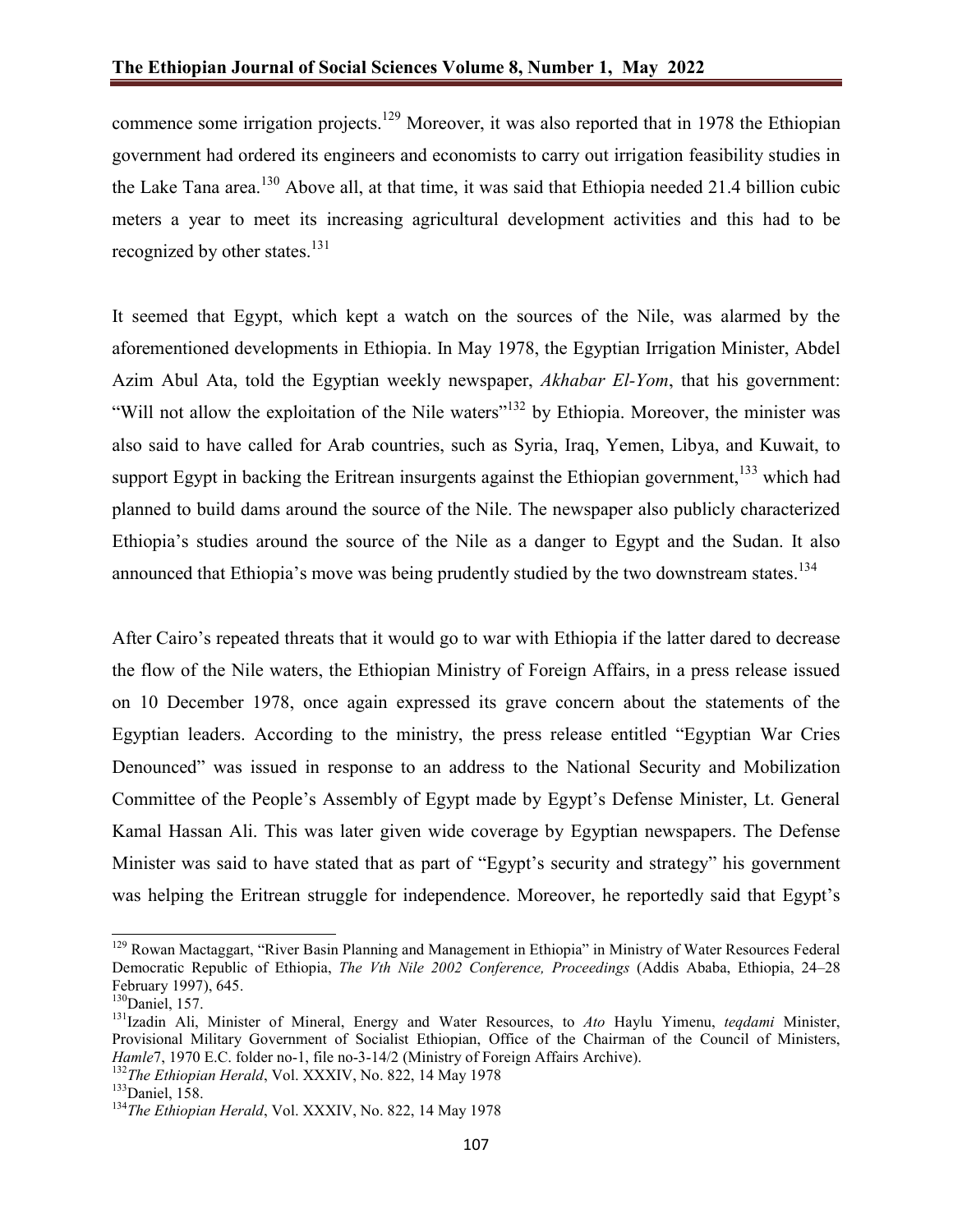armed forces should be strengthened to encounter the serious situation in the region masterminded by the Soviet Union.<sup>135</sup>

The assassination of President Sadat on 6 October 1981 marked the beginning of the reduction of tension and confrontation between Egypt and Ethiopia. Sadat's successor, Hosni Mubarak, was quick to normalize the relationship between Egypt and Ethiopia. Indeed, Mubarak's attempt to correct Egypt's policy towards Ethiopia was later proved to be a foreign policy operation designed to pursue short-term tactical, not long-term strategic, gain regarding the Nile water question and the Eritrean issue.<sup>136</sup> Although Egypt and Ethiopia were not able to ameliorate the mutual deep-rooted suspicion and pretense between them, the overt hostility between the two countries was shelved after Sadat's assassination.

Under President Mubarak, Cairo proposed different forms of peaceful cooperation to safeguard its interests in the Nile waters.<sup>137</sup> In 1983, Egypt was the prime mover behind the establishment of the UNDUGU (a Swahili word for "brotherhood").<sup>138</sup> The apparent rapprochement between Egypt and Ethiopia culminated in the visit of Mubarak to Addis Ababa in July 1985.<sup>139</sup> Reportedly, Mubarak and Mengistu expressed their willingness to cooperate in many fields, including the Nile waters issue.<sup>140</sup> Mengistu, who was in a relatively stronger position internally than at any previous time in his 17-year rule, was said to have told Mubarak that Ethiopia's intention was not to harm Egypt but to exercise its right over the use of the Nile waters under international law.<sup>141</sup> However, in mid-1983 Nimeiri and Mengistu, who had not genuinely removed the causes of their confrontation, once again resorted to reciprocal mistrust and accusation, and so Ethio-Sudanese relations soured again after the rapprochement of 1980. From the time of the young SPLA's formation in 1983, Mengistu committed himself to delivering a

<sup>&</sup>lt;sup>135</sup>The Ethiopian Herald, Vol. XXXV, No. 75, 10 December 1978.

<sup>136</sup> "Memo on Ethiopia- Egypt and Abbay" (Amharic) (no author name) *Megabit*, 1980 E.C, found in folder no-4, file no-12/3-14/2 (Ministry of Foreign Affairs Archive).<br><sup>137</sup>Ibid.

<sup>&</sup>lt;sup>138</sup> Greg Shapland, *Rivers of Discord: International Water Disputes in the Middle East* (London: Hurst & Company, 1997),76.

<sup>&</sup>lt;sup>139</sup>The Ethiopian Herald, Vol. XL, No. 258, 20 July 1985.

<sup>140</sup> "Memo on Ethiopia- Egypt and Abbay" (Amharic) (no author name) *Megabit*, 1980 E.C, found in folder no-4, file no-12/3-14/2 (Ministry of Foreign Affairs Archive).<br><sup>141</sup>Erlich, *The Cross and the River*, 170.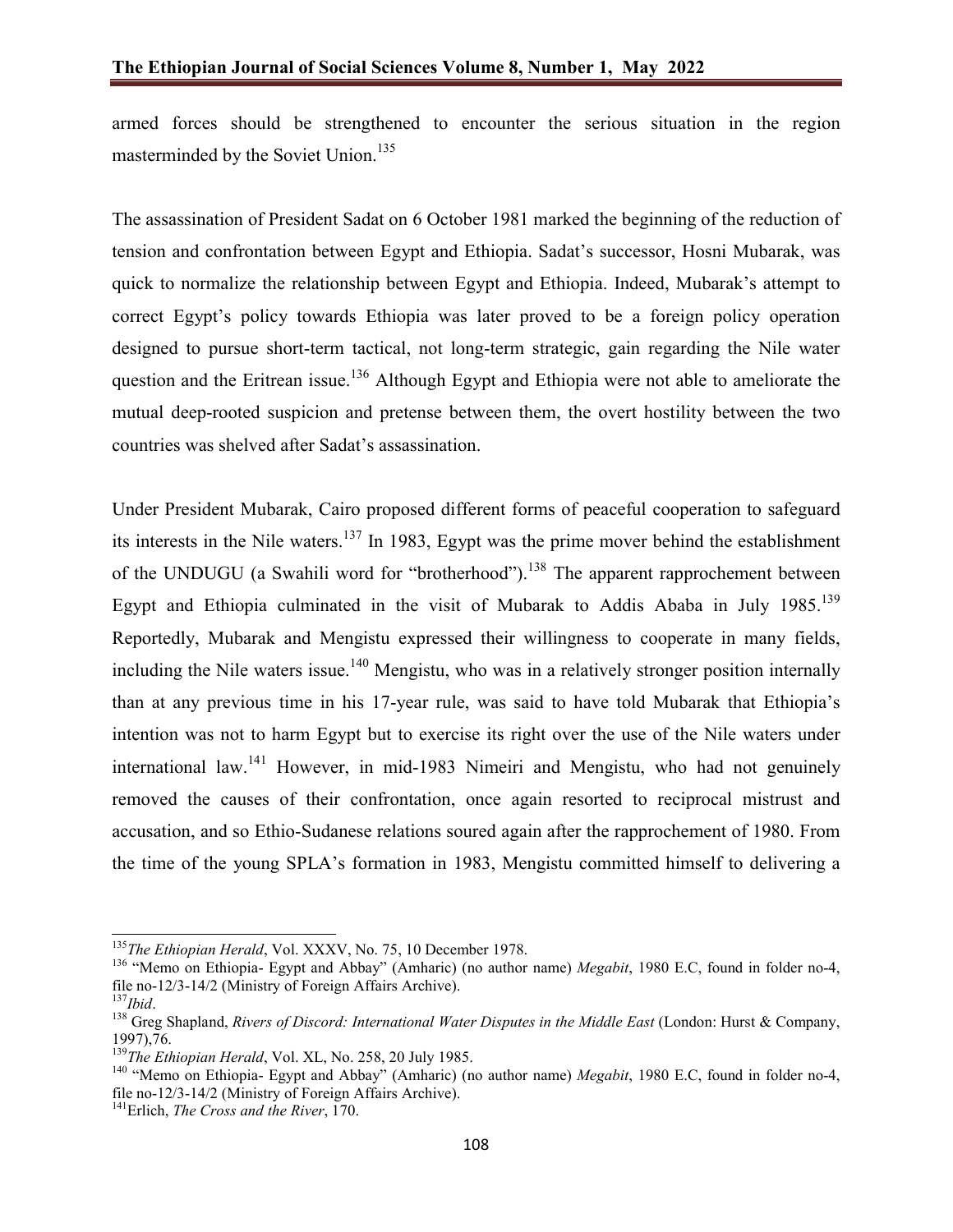large supply of armaments as well as training facilities and a radio station to it.<sup>142</sup> On the other hand, the Sudan supported Ethiopia's opposition forces, mainly the Eritrean insurgents.<sup>143</sup>

It is noteworthy that in February 1987, with Sudanese–Egyptian relations having improved since 1985, the Sudanese Prime Minister, Sadiq al-Mahdi (1986–89) paid a state visit to Cairo to sign the "Fraternity Charter", which replaced the "Integration Charter" of 1982, to enable bilateral cooperation between the two countries in various fields, such as politics, military matters and trade. At that time, in a public speech, the Sudanese Prime Minister reportedly said that Ethiopia took 90 percent responsibility for the South Sudan problem. On the other hand, Mubarak did not say anything about Ethiopia. Egypt's intention was evaluated by the diplomatic community as the Ethiopian ambassador in Egypt reported: "On the occasion, Egypt's reserve from speeches that touched Ethiopia clearly showed the vigilant policy of President Mubarak's government on Ethiopia as it was widely told around diplomatic circles."<sup>144</sup>

Mengistu's first visit to Cairo from 9 to 12 April 1987 set the stage for a renewed rapprochement between the two countries.<sup>145</sup> At that time, facing Soviet reluctance to supply arms, Mengistu, who had declined Mubarak's repeated invitations, now sought rapprochement with Egypt, putting aside ideological constraints.<sup>146</sup> Secretary-General Mikhail Gorbachev (1985–1991) was said to have bluntly told Mengistu that the Soviet Union would close the pipeline for military assistance to Ethiopia and advised him to look for a political solution to the ongoing civil war in the north.<sup>147</sup>At that time, Mengistu seemed to hope that fostering friendly relations with Mubarak might serve as a deterrent to more open support from Cairo for his opponents, especially those in the north. In Cairo, Mengistu, who laid a wreath of flowers at the tomb of President Anwar

<sup>142</sup> Wendy James, *War and Survival in Sudan's Frontier Lands: Voices from the Blue Nile* (Oxford: Oxford University Press, 2007), 29.<br><sup>143</sup>Johnson, 88.

<sup>&</sup>lt;sup>144</sup>Zemene Kasagn, Ambassador, Ethiopian Embassy in Cairo, to Minister of Foreign Affairs, *Yekatit* 26, 1979 E.C., found in folder no-3, file no-9/3-14/2 (Ministry of Foreign Affairs Archive).

<sup>145</sup>Zemene Kasagn, Ambassador, Ethiopian Embassy in Cairo, to Minister of Foreign Affairs, *Tikimit* 17, 1981 E.C., found in folder no-12, file no-44/1-6/15 (Ministry of Foreign Affairs Archive).

<sup>146</sup>*Ibid*.; *The Ethiopian Herald*, Vol. XLIII, No. 171, 8 April 1987; *The Ethiopian Herald*, Vol. XLIII, No. 173, 10 April 1987.

<sup>&</sup>lt;sup>147</sup>Christopher Clapham, *Transformation and Continuity in Revolutionary Ethiopia* (Cambridge: Cambridge University Press, 1988), 256.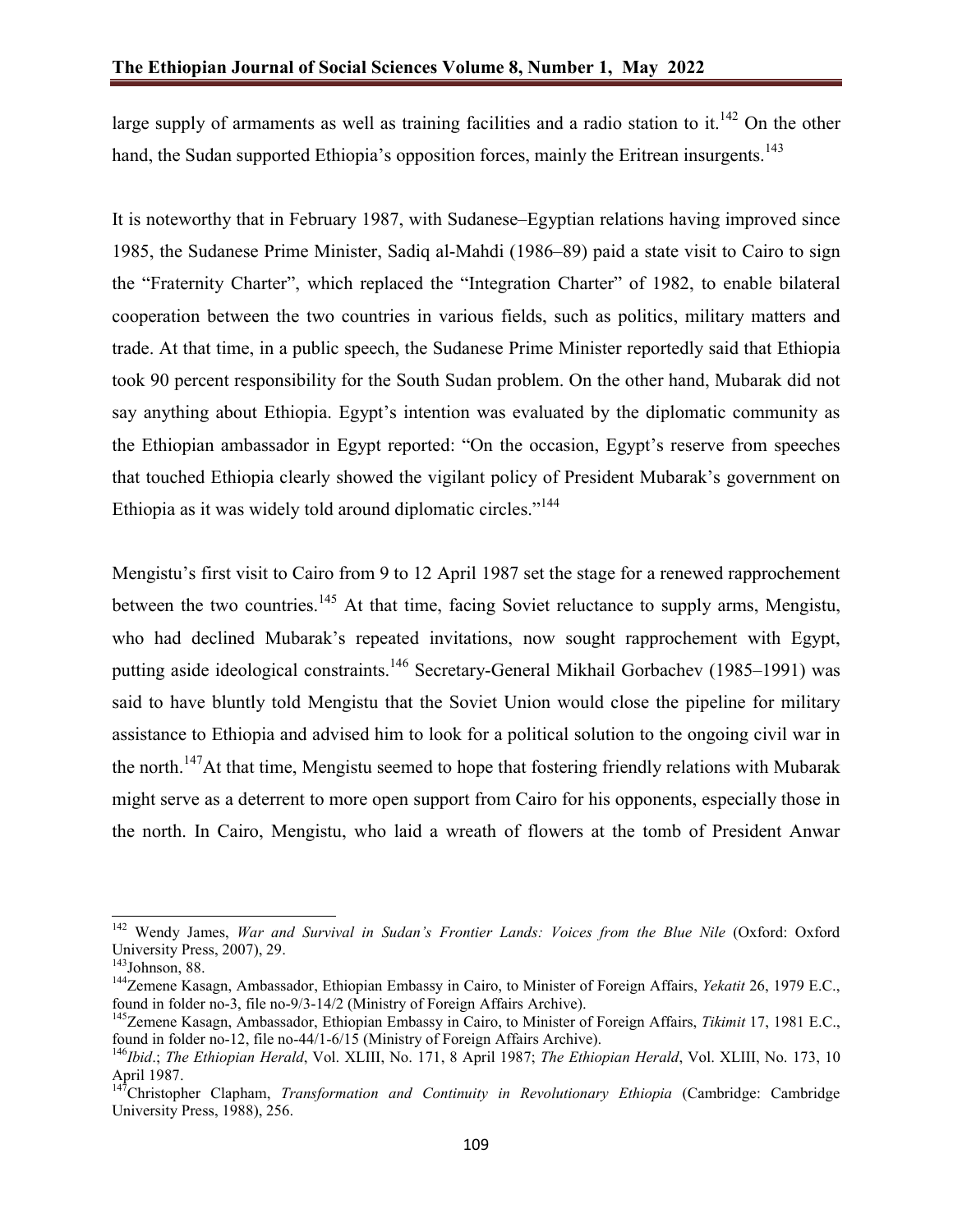Sadat, stressed the Nile as the most important factor in promoting bilateral relations between Egypt and Ethiopia. $148$ 

In April 1987 the two heads of state issued a joint official communiqué ending hostilities and resuming normal diplomatic relations between their countries. Indeed, President Mubarak, who openly declared that he would not interfere in the internal affairs of Ethiopia, reportedly closed military training camps and offices of anti-Ethiopian government forces that had been opened by Sadat. Moreover, he was also said to have prohibited these forces from hoisting their flags and displaying their logos as well as their other open anti-Ethiopian government activities in Egypt.<sup>149</sup> Mengistu and Mubarak also reaffirmed the strong political will of the two governments and the two peoples to enhance bilateral relations in the fields of economy, trade, science and technology, and culture.<sup>150</sup> During his talks with Mubarak, Mengistu had acknowledged Egypt's strategic interests in the Nile waters and promised not to use the river in a way that affected Egypt. $151$ 

In 1988, Addis Ababa also sent a delegation to Khartoum and Cairo led by Prime Minister Fikre Selassie Wogideres. The Ethiopian Prime Minister and Egypt's Prime Minister Dr. Atef Sedki spoke of bolstering cooperation between the two countries in different fields.<sup>152</sup> Moreover, during his stay in Cairo, Fikre Selassie asked President Mubarak to help Ethiopia find a solution to the Eritrean problem. Egypt in return asked the Prime Minister for Ethiopia's cooperation in the Nile waters matter. <sup>153</sup> Moreover, as the Prime Minister informed *The Egyptian Gazette*, at that time there was an Ethiopian team in Cairo specifically discussing the Nile waters issue with the Egyptian authorities.154 But in August 1989 the Saudi Arabian newspaper, *Arab News*, is said to have openly reported the strong connection between Egypt and the EPLF and that President

<sup>148</sup>*The Ethiopian Herald*, Vol. XLIII, No. 174, 11 April 1987.

<sup>149</sup>Zemene Kasagn, Ambassador, Ethiopian Embassy in Cairo, to Minister of Foreign Affairs, *Tikimit* 17, 1981 E.C., found in folder no-12, file no-44/1-6/15 (Ministry of Foreign Affairs Archive).

<sup>150</sup> "Memo on Ethiopia- Egypt and Abbay" (Amharic) (no author name) *Megabit*, 1980 E.C., found in folder no-4, file no-12/3-14/2 (Ministry of Foreign Affairs Archive); *The Ethiopian Herald*, Vol. XLIII, No. 175, 14 April 1987.

<sup>&</sup>lt;sup>152</sup>Al Ahram, 113 year, No. 37265, 18 December 1988, Press Extract found in in folder no-1, file no-3/1.6/17 (Ministry of Foreign Affairs Archive).

<sup>153</sup>Zemene Kasagn, Ambassador, Ethiopian Embassy in Cairo, to Minister of Foreign Affairs, *Tikimit* 17, 1981 E.C., found in folder no-11, file no-43/1-6/15 (Ministry of Foreign Affairs Archive).

<sup>&</sup>lt;sup>154</sup>The Egyptian Gazette, 109<sup>th</sup> Year, No. 33,640, 21 December 1988, Press Extract found in in folder no-1, file no-3/1.6/17 (Ministry of Foreign Affairs Archive).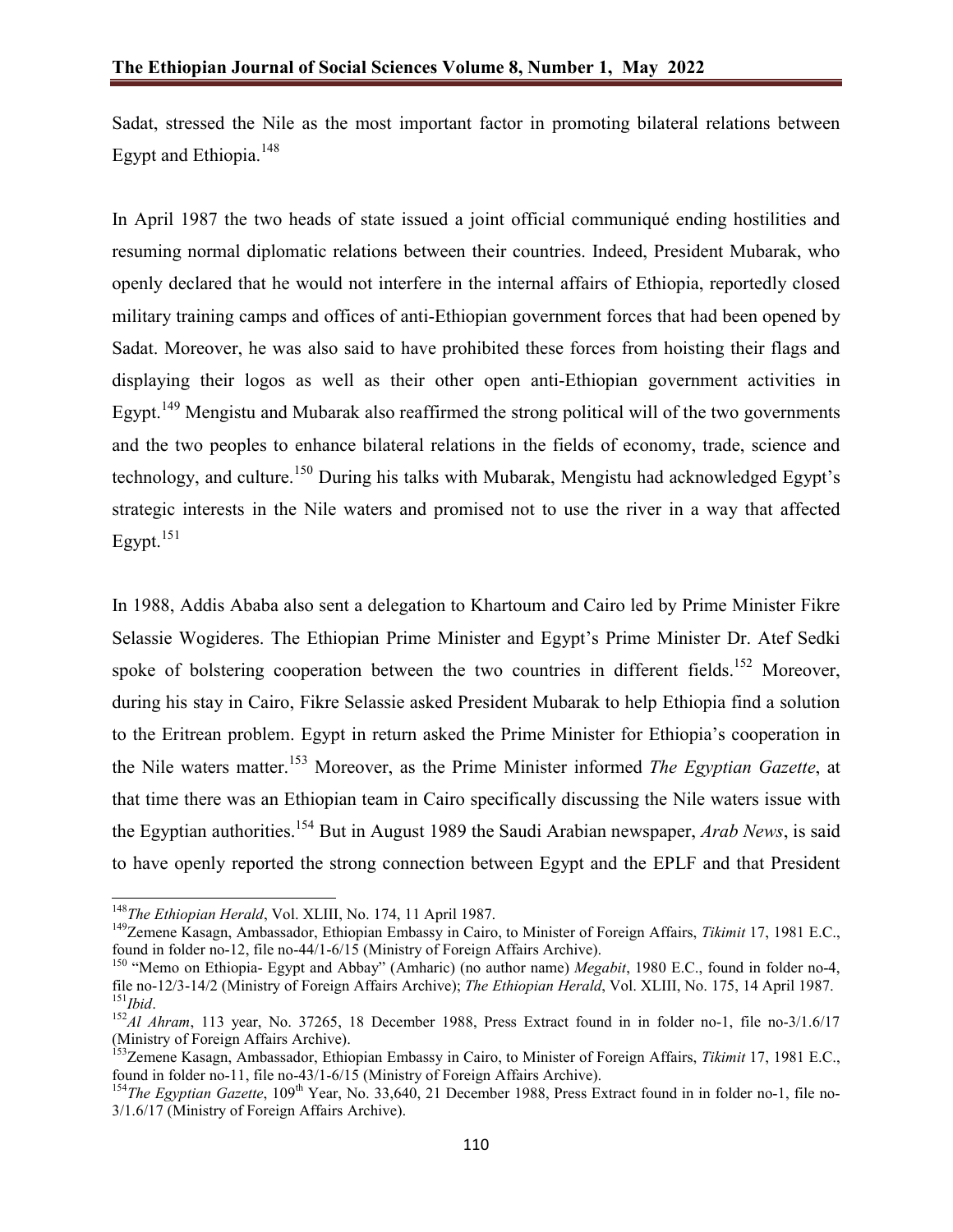Mubarak and Isaias Afwerki were in consultations in Cairo about Eritrea's future since the Ethiopian army was suffering defeat and evacuating the region.<sup>155</sup>

Finally, the defeat of the Military government by the EPLF and a coalition of Ethiopian rebel groups paved the way for Eritrea's *de facto* independence in May 1991. Two years later, in 1993, Eritrea conducted its controversial referendum to provide legitimacy for its establishment as Africa's 52nd independent state. Indeed, Ethiopia played the SPLA card to neutralize the support of Egypt and the Sudan to Eritrean insurgents. These reciprocal destabilization policies of Khartoum and Addis Ababa eventually led to the partition of Sudan, and the evolution of South Sudan as independent state in 2011.

### **Conclusion**

The inception and consolidation of the Eritrean armed struggle was closely and inextricably linked to the hydropolitics of the Nile. It is evident, therefore, that any analysis of the Eritrean armed struggle for secession must be coupled with an evaluation on the hydropolitics of the Nile between Ethiopia and Egypt and the Sudan, in order to understand the entire security situation in the Horn of Africa. Egypt, which considered the Eritrean insurgents to be a potential instrument of its Nile card and the way out of its perceived security threat from Ethiopia, officially served as the midwife in the birth of the ELF. The Nile waters issue was the major factor that led Egypt and Sudan to support the Eritrean armed struggle, which in turn served to magnify Ethiopia's internal conflicts out of all proportion. The Eritrean question was one of the earliest security challenges to contemporary Ethiopia, which became one of the greatest driving forces behind other internal political challenges and conflicts in Ethiopia. In a nutshell, although political and ethnic considerations always represent the focal point of protracted civil wars in the Ethiopian region, the root causes, the dynamics and the complete picture of the conflicts in the Horn of Africa cannot be fully understood without a rigorous analysis of the hydropolitics of the Nile and the involvement of Arab countries.

<sup>&</sup>lt;sup>155</sup>Habtom Zerai Ghirmai, "The Contested Legitimacy of Eritrean Statehood: The Effects of Arab Intervention, (1941–1993)" (MA Thesis, the University of Witwatersrand, 2003), 92.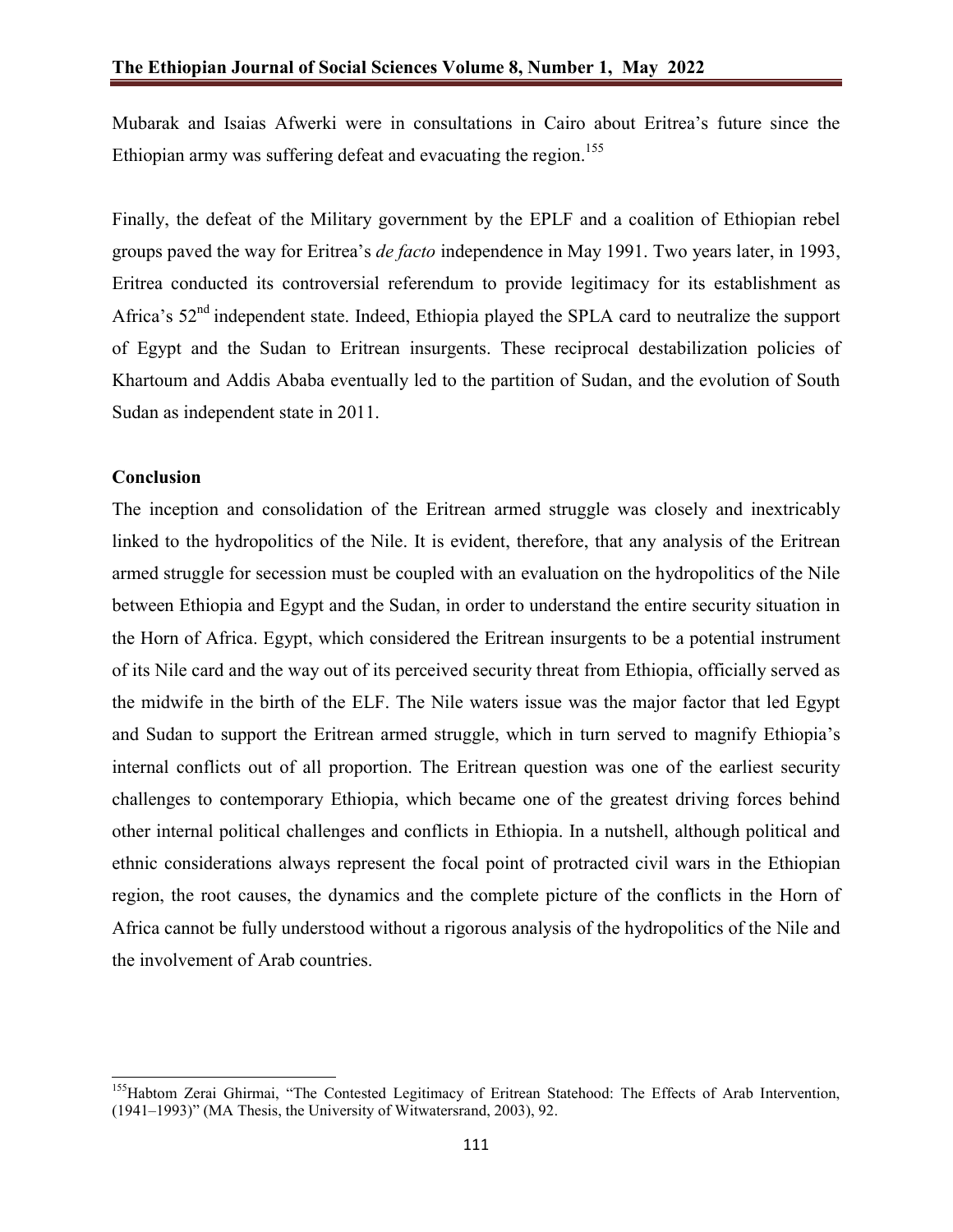Egypt and the Sudan contributed to a protracted civil wars lasted for three decades, which had calamitous consequences for the Ethiopian Empire and the successive regime (1961–1991). The wars took the lives of hundreds of thousands of people and destroyed millions of dollars' worth of property. Ethiopia was obliged to spend substantial resources, which could have been used instead to harness the waters of the Nile for development purposes, on persistent inter- and intrastate warfare waged in a sabotage operation to undermine its sovereignty and territorial integrity. Nevertheless, although the protracted Eritrean armed struggle and its ensuing internal troubles in the horn of Africa undermined Ethiopia's ability to develop the Nile waters resource, Ethiopia has never undertaken its plan to develop the Nile waters within its territorial jurisdiction. Indeed, Ethiopia, the second most populous country in Africa, has to use its fair share of the Nile waters, without affecting Egypt and the Sudan, not just to meet water needs for energy sources and to achieve food self-sufficiency for its present population but also to meet the rising demands of its rapidly growing population. All this must be achieved without adversely affecting the water security of Egypt and Sudan. Egyptian strategists and foreign policy-makers in particular should therefore realize that proxy wars cannot completely prevent Ethiopia from using its water resources.

Ethiopia has now come to assert its legitimate right to use its fair share of the waters of the Nile through the construction of dams for hydroelectric power generation. Perhaps, therefore, the possibility of Egypt's giving recognition to the reality of the Grand Ethiopian Renaissance Dam being completed in the years ahead could serve as a *causa sine quanon* for the opening of a new chapter of genuine cooperation over the Nile waters between Egypt and Ethiopia. And perhaps this is also cause for hope for lasting peace in the Horn of Africa as a *quid pro quo*. There is no viable alternative to cooperation between Egypt, Sudan, and Ethiopia, the principal riparian states of the Nile, based on internationally accepted principles and commitment to a win-win solution. In the final analysis, meaningful and effective basin-wide cooperation for the development and use of the Nile waters resources is likely to be a more strategic choice that fosters regional cooperation and economic integration and brings enduring peace and stability to the volatile region of the Horn of Africa.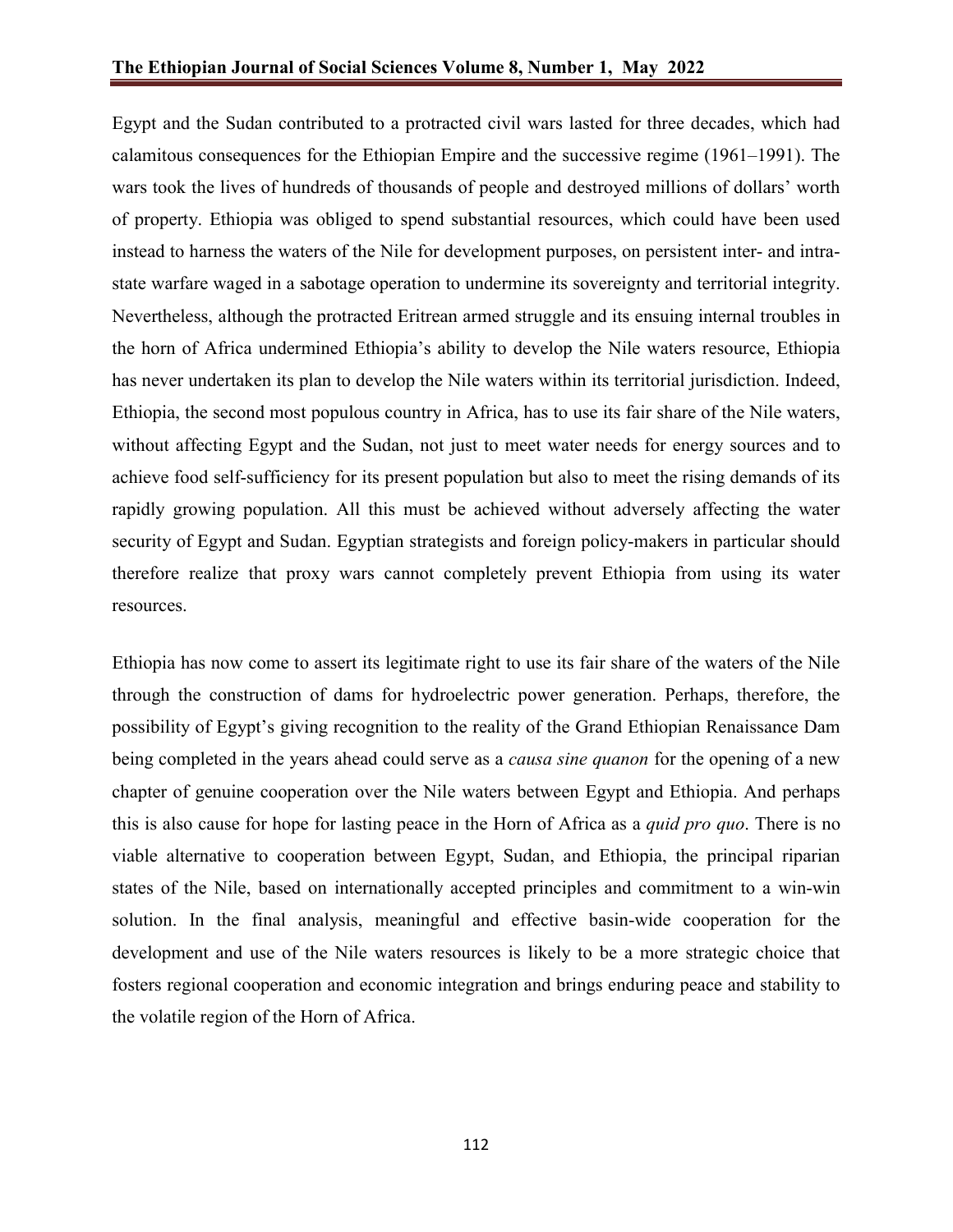### **References**

#### **Archival Sources**

- Akale Work Habte Wold, Minister to the Eritrean Governorate General, Asmara, to Ministry of Foreign Affairs, *Tahissas* 6, 1956 E.C.
- BirhanuBahita, General Director, Ministry of Foreign Affairs, to *Fitawrari* Tesfatsion Berihe, Deputy Governor, Governorate General of Eritrea, *Megabit* 12, 1956 E.C.
- Eshate Gada (*Afe Nigus*). Vice-Minister, Ministry of Interior, to Ministry of Foreign Affairs, *Hamle*30, 1952 E.C.
- F.O.371/27536, Eden to M. Lampson, 13 June1941.
- F.O.371/27536, Foreign Office Minute by Mr. Baring, J 3450/979/1, 30 October 1941
- F.O.371/35644, Howe to Eden, 11 June 1943.
- F.O.371/35646, Howe to A. Eden, 29 October 1943.
- F.O.371/46081, Foreign Office Minute by Mr. MacGregor, 4 February 1945.
- F.O.371/46081, Lake Tana: The Present Position, J709/643/1 20 February 1945.
- F.O.371/46081, From Foreign Office to Cairo, 7 June 1945.
- F.O.371/63130, Foreign Office Minute by D.M.H. Richer, J5240/326/1, 14 February 1946.
- F.O.371/63130, R. Campbell to Ernest Bevin, 20 February 1947.
- F.O. 371/63130, R. Campbell to Ernest Bevin, 17 April 1947.
- F.O.371/63130, Mr. Farquhar to Foreign Office, 8 June 1947.
- F.O.371/63130, Mr. Farquhar to Foreign Office, Telegram No.435, 20 December 1947.
- F.O.371/69303, Foreign Office Minute by Mr. D. Scott Fox. J 56170/466/1, 30 July 1948.
- F.O.371/80241, Mr. Lascelles to Foreign Office, Telegram No.139, 6 May 1950.
- F.O.371/96805, Foreign Office Minute, by M. Busk, # JE 1421/57, 14 March 1952.
- Imperial Ethiopian Ministry of Foreign Affairs, Aide Memoire, to Mr. Osman Tawfik,
	- The Ambassador of the United Arab Republic, Addis Ababa, No: 10081/52/53, Date: 25/5/61, "Ethiopian Embassy Cairo Report", in Folder No-1, File No-1/ሀ.
- Izadin Ali, Minister of Mineral, Energy and Water Resources, to *Ato* Haylu Yimenu, *teqedami* Minister, Provisional Military Government of Socialist Ethiopian, Office of the Chairman of the Council of Ministers, *Hamle*7, 1970 E.C.
- Kebede Gebire (L/General), Chief of Staff, to Ministry of Foreign Affairs, *Meskerem* 19, 1957 E.C.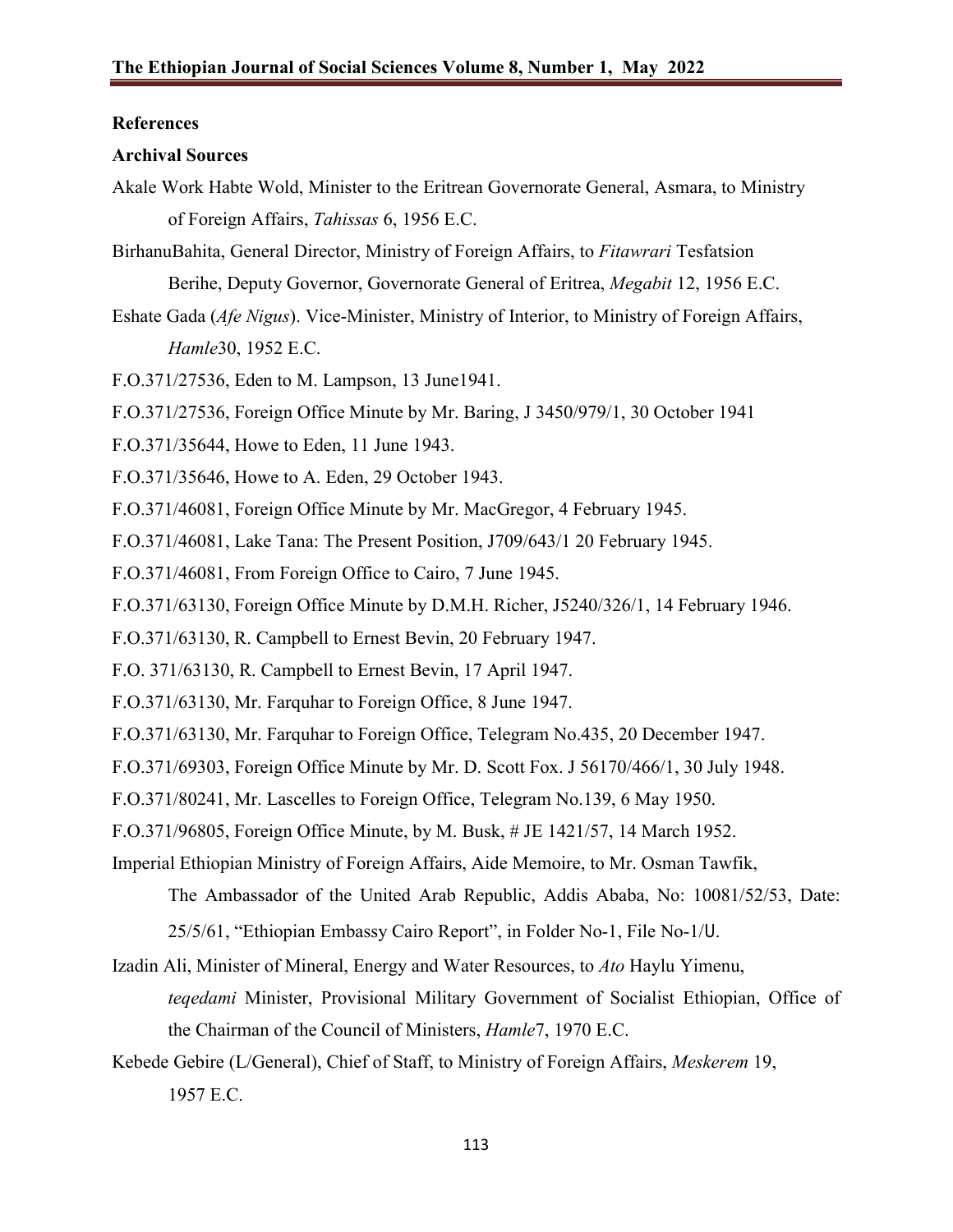Mengiste Desta, Ministry of Foreign Affairs, to Ethiopian Imperial Government, Office of the Eritrean Governorate General, Asmara, *Hidar* 18, 1956 E.C.

"Memo on Ethiopia- Egypt and Abbay" (Amharic) (no author name) *Megabit*, 1980 E.C.

Ministry of Foreign Affairs."Communiqué Released by the Ministry of Foreign Affairs of Ethiopia, 6 February 1956".

Ministry of Foreign Affairs. "Aide-Memoire", 23 September 1957.

Ministry of Foreign Affairs of the Republic of the Sudan to His Imperial Ethiopian Ministry of Foreign Affairs, 16 November 1963.

Ministry of Foreign Affairs Press and Information Department, "News", 3 May 1973.

- Ministry of Foreign Affairs, Provisional Military Government of Socialist Ethiopia, "Press Release", Addis Ababa, 1 March 1976.
- Ministry of Foreign Affairs, Provisional Military Government of Socialist Ethiopia, "Press Release", Addis Ababa, 1 February 1977.
- Ministry of Foreign Affairs, Provisional Military Government of Socialist Ethiopia, "Press Release", Addis Ababa, 1 March 1977.
- Ministry of Foreign Affairs, Provisional Military Government of Socialist Ethiopia, "Press Release", Addis Ababa, 19 March 1977.
- Ministry of Foreign Affairs, Provisional Military Government of Socialist Ethiopia, "Press Release", Colonel Dr. Feleke Gedle-Ghiorgies, Minister of Foreign Affairs handed to Mr. Eteki Mboumoua, Head of the Organization of African Unity, a Memorandum on Sudan's Act of Aggression, 11 April 1977.
- Ministry of Foreign Affairs, Provisional Military Government of Socialist Ethiopia, "Press Release", Address to the Nation by Lt. Colonel Mengistu Haile-Mariam, Chairman of the Provisional Military Administrative Council of Socialist Ethiopia on Sudanese Regime's Aggression against Ethiopia, 12 April 1977.
- Ministry of Foreign Affairs, Provisional Military Government of Socialist Ethiopia, "Press Release", Statement by Comrade Lt. Colonel Mengistu Haile-Mariam, Chairman of the Provisional Military Administrative Council of Socialist Ethiopia to the Fourteenth Assembly of Heads of State and Government of the Organization of African Union, Libreville, Gabon, 2–5 July, 1977.
- *News Items*. United States Information Services, Haile Selassie I Square, Addis Ababa,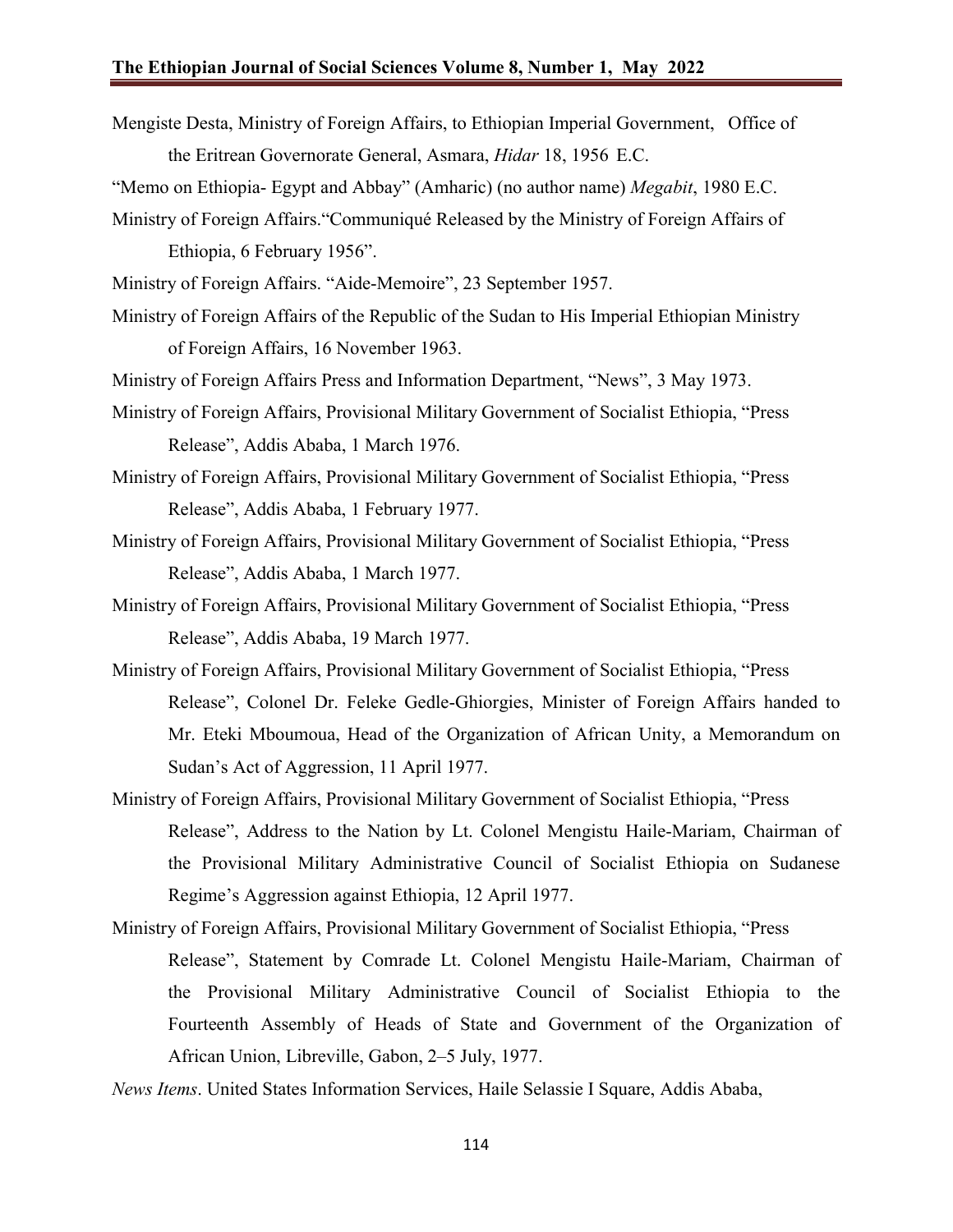Monday, 2 July 1956.

- Salih Hinit, Ethiopian Ambassador, Khartoum, to *Ato* Ketema Yifru, State Minister, Ministry of Foreign Affairs, *Yakatit* 4, 1956 E.C.
- Salih Hinit, Ethiopian Ambassador, Khartoum, to *L'eul Dejjazmach* Asrat Kassa, *Nehassie* 13, 1956 E.C.
- *Sile Abbay Wanz Mastawesha*, *BirtuMistir*, *Nehase*26, 1964 E.C. (no name). Institute of Ethiopian Studies, MS. 2982.
- Tesfatsion Berihe (*Fitawrari*), Deputy Governor, to *Ato* KetemaYifru, State Minister, Ministry of Foreign Affairs, *Hamle* 4, 1956 E.C.
- Yilma Taddesse, ambassador of Provisional Military Government of Socialist Ethiopian, in Khartoum, to *Ato* Kifle Wodajo, Minister of Foreign Affairs, *Miazya* 7, 1968 E.C.
- Zemene Kasagn, Ambassador, Ethiopian Embassy in Cairo, to Minister of Foreign Affairs, *Yekatit* 26, 1979 E.C.
- Zemene Kasagn, Ambassador, Ethiopian Embassy in Cairo, to Minister of Foreign Affairs, *Tikimit* 17, 1981 E.C.

#### **Periodicals**

*Al Ahram*, 113 year, No. 37265, 18 December 1988. *The Egyptian Gazette*, 109<sup>th</sup> Year, No. 33,640, 21 December 1988,. *The Ethiopian Herald,* Vol. IV, No.561, 5 November 1963 *The Ethiopian Herald,* Vol. IV, No.562, 6 November 1963. *The Ethiopian Herald,* Vol. VI, No.546, 16 October 1966 *The Ethiopian Herald,* Vol. VI, No.547, 18 October 1966. *The Ethiopian Herald,* Vol. VII, No.446, 17 June 1969. *The Ethiopian Herald,* Vol. VI, No.547, 18 October 1966. *The Ethiopian Herald*, Vol. IX, No. 254, 2 November 1971. *The Ethiopian Herald*, Vol. IX, No. 305, 31 December 1971. *The Ethiopian Herald*, Vol. XXIX, No. 354, 29 February 1972 *The Ethiopian Herald*, Vol. XXIX, No. 378, 28 March 1972. *The Ethiopian Herald*, Vol. XXX, No. 1165, 24 October 1974. *The Ethiopian Herald*, Vol. XXX, No. 1166, 25 October 1974.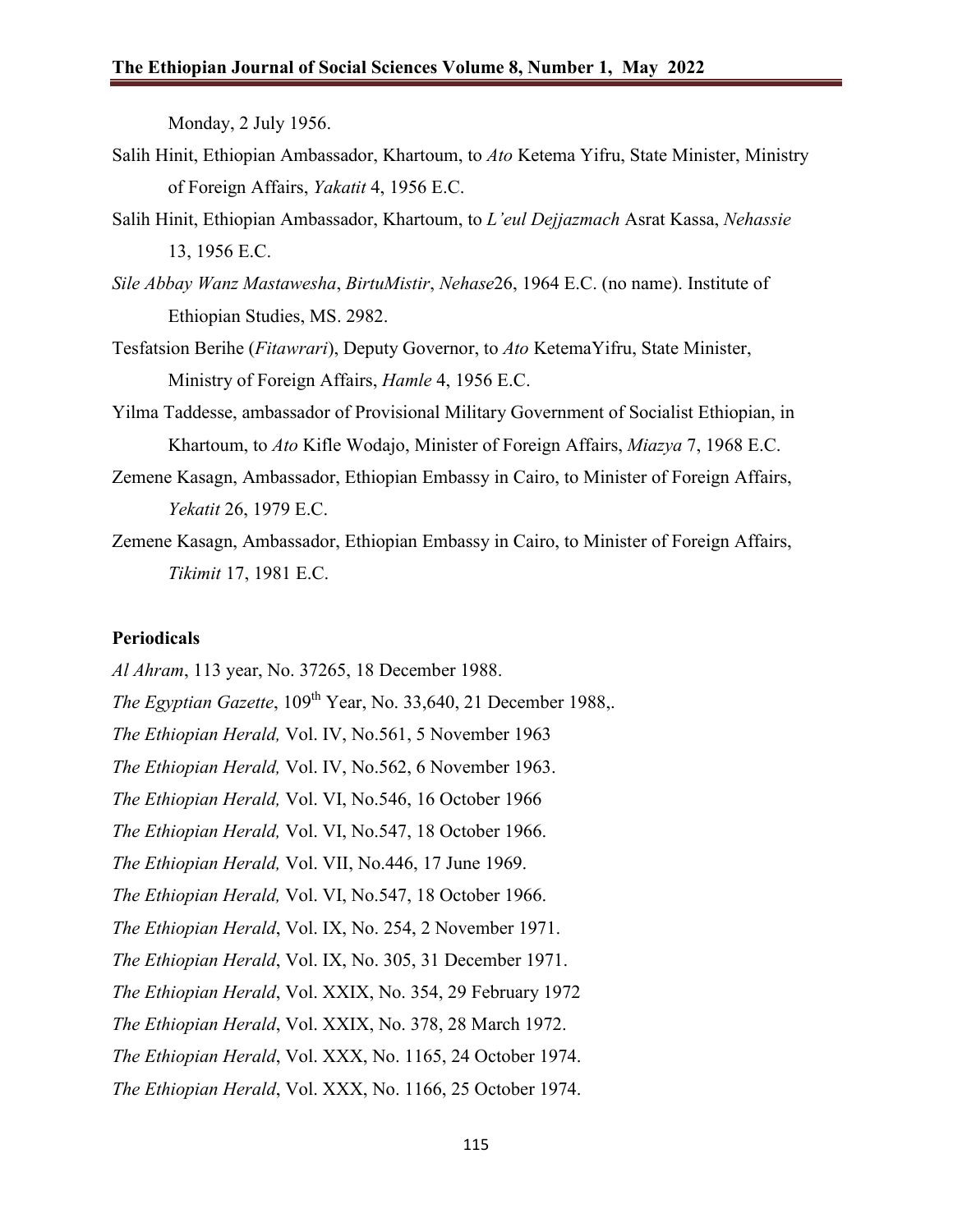*The Ethiopian Herald*, Vol. XXX, No. 1167, 26 October 1974.

*The Ethiopian Herald*, Vol. XXXIV, No. 124, 30 May 1976.

*The Ethiopian Herald*, Vol. XXXIV, No. 126, 2 June 1976.

*The Ethiopian Herald*, Vol. XXXIV, No. 302, 29 December 1976.

*The Ethiopian Herald*, Vol. XXXIV, No. 326, 30 January 1977.

*The Ethiopian Herald*, Vol. XXXIV, No. 750, 16 February 1978.

*The Ethiopian Herald*, Vol. XXXIV, No. 822, 14 May 1978.

*The Ethiopian Herald*, Vol. XXXV, No. 75, 10 December 1978.

*The Ethiopian Herald*, Vol. XL, No. 258, 20 July 1985.

*The Ethiopian Herald*, Vol. XLIII, No. 171, 8 April 1987.

*The Ethiopian Herald*, Vol. XLIII, No. 173, 10 April 1987.

*The Ethiopian Herald*, Vol. XLIII, No. 174, 11 April 1987.

*The Ethiopian Herald*, Vol. XLIII, No. 175, 14 April 1987.

*Negarit Gazeta*, 38<sup>th</sup> Year. No. 4, Proclamation No. 156, Addis Ababa, 29 October, 1978.

# **Unpublished Sources**

- Aklilu Habte Wold (*Sehafé-tizzaz*). "*Lemermari Komision Yaqerebut Sihu*f". *Mesikerem*10, 1967 E.C.
- Collins, Robert O. "The best laid Schemes O' mice and men": In Search for the Waters of the Nile, 1900–2000", Paper for July 1998 Training Program, DebreZeit Workshop, Ministry of Foreign Affairs, Federal Democratic Republic of Ethiopia".
- Habtom Zerai Ghirmai. "The Contested Legitimacy of Eritrean Statehood: The Effects of Arab Intervention, (1941–1993)". MA Thesis, the University of Witwatersrand, 2003.
- Hamilton, David. "Ethiopia's Frontiers: The Boundary Agreement and their Demarcation, 1896–1956".PhD Diss., University of Oxford, 1974.
- Mactaggart, Rowan. "River Basin Planning and Management in Ethiopia" in Ministry of Water Resources Federal Democratic Republic of Ethiopia, *The Vth Nile 2002 Conference, Proceedings* (Addis Ababa, Ethiopia, 24–28 February 1997).
- Regassa Bayissa. "War and Peace in the Sudan and its Impact on Ethiopia: The Case of Gambella, 1955–2008". PhD Diss., Addis Ababa University, 2010.
- Yacob Arsano. *Ethiopia and the Nile: Dilemmas of National and Regional Hydropolitics*. PhD Diss., University of Zurich, 2007.

### **Published Sources**

- Bahru Zewde. *A History of Modern Ethiopia, 1855-1991*. Addis Ababa: Addis Ababa University Press, Second ed., 2002.
- Bulloch, John and Adel Darwish. *Water Wars Coming Conflicts in the Middle East*. London: Victor Gollancz, 1993.